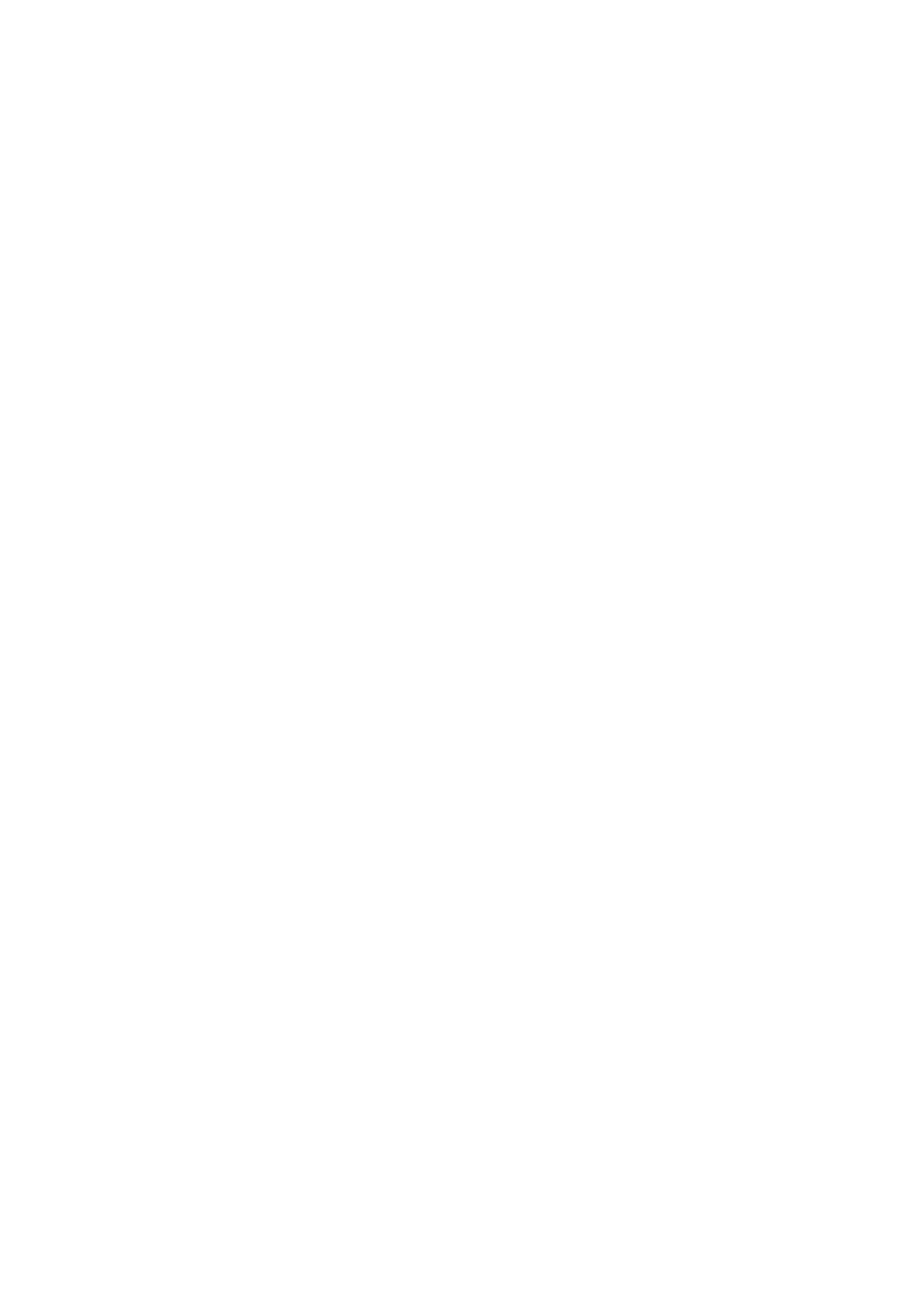European University Institute

# **Robert Schuman Centre for Advanced Studies**

Migration Policy Centre

# **Safeguarding the integrity of the asylum system and the moral rights of rejected asylum seekers: a conditional right to remain**

Hadj Abdou Leila and Kollar Eszter

RSC Working Paper 2021/63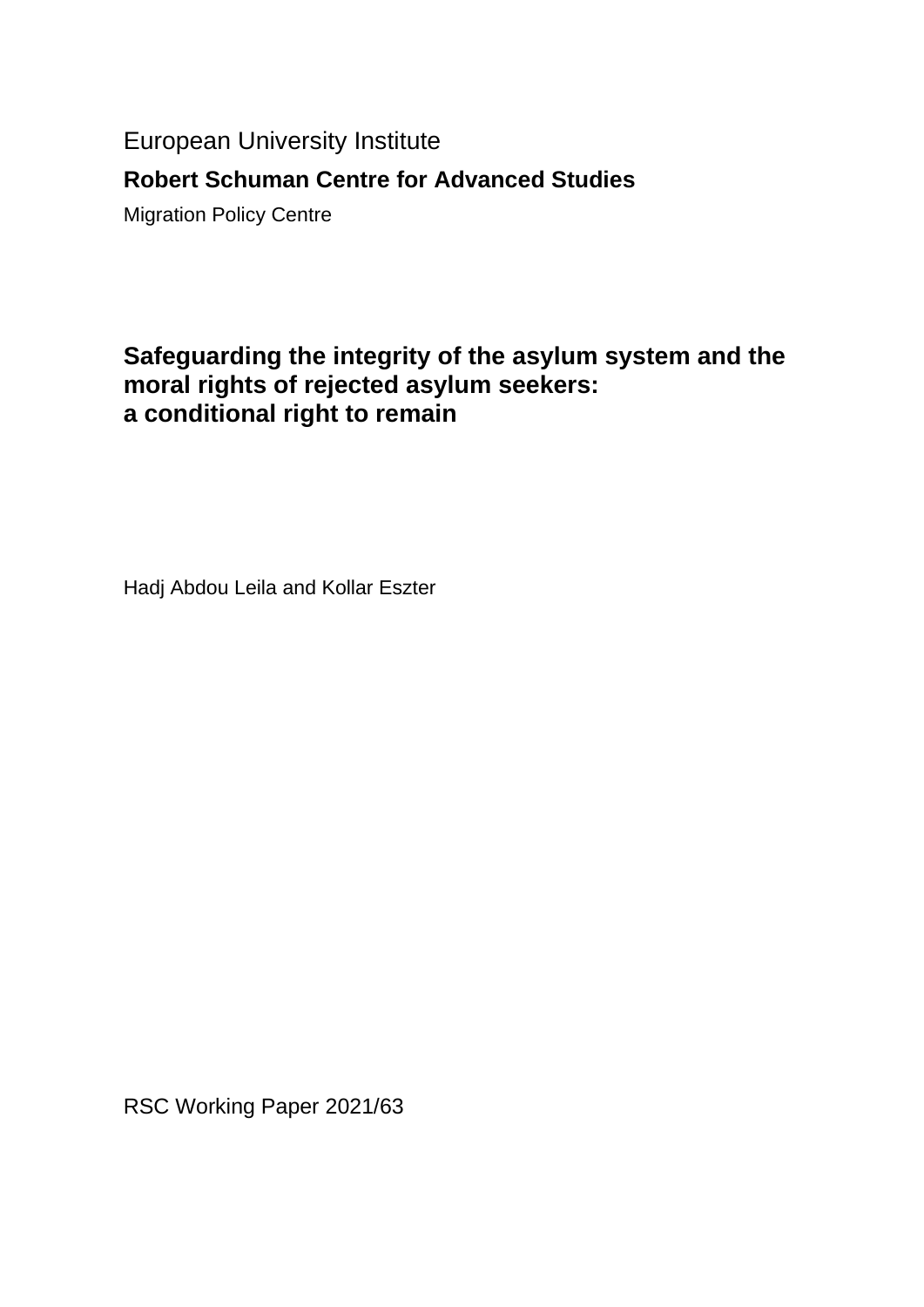ISSN 1028-3625

© Hadj Abdou Leila and Kollar Eszter, 2021

This work is licensed under a [Creative Commons Attribution 4.0 \(CC-BY 4.0\)](https://creativecommons.org/licenses/by/4.0/) International license.

If cited or quoted, reference should be made to the full name of the author(s), editor(s), the title, the series and number, the year and the publisher.

Published in July 2021 by the European University Institute. Badia Fiesolana, via dei Roccettini 9 I – 50014 San Domenico di Fiesole (FI) Italy [www.eui.eu](http://www.eui.eu/)

Views expressed in this publication reflect the opinion of individual author(s) and not those of the European University Institute.

This publication is available in Open Access in [Cadmus,](https://cadmus.eui.eu/) the EUI Research Repository:



With the support of the The European Commission supports the EUI through the European Union budget. This publication reflects the views only of the author(s), and the Commission cannot be held responsible for any use which may be made of the information contained therein.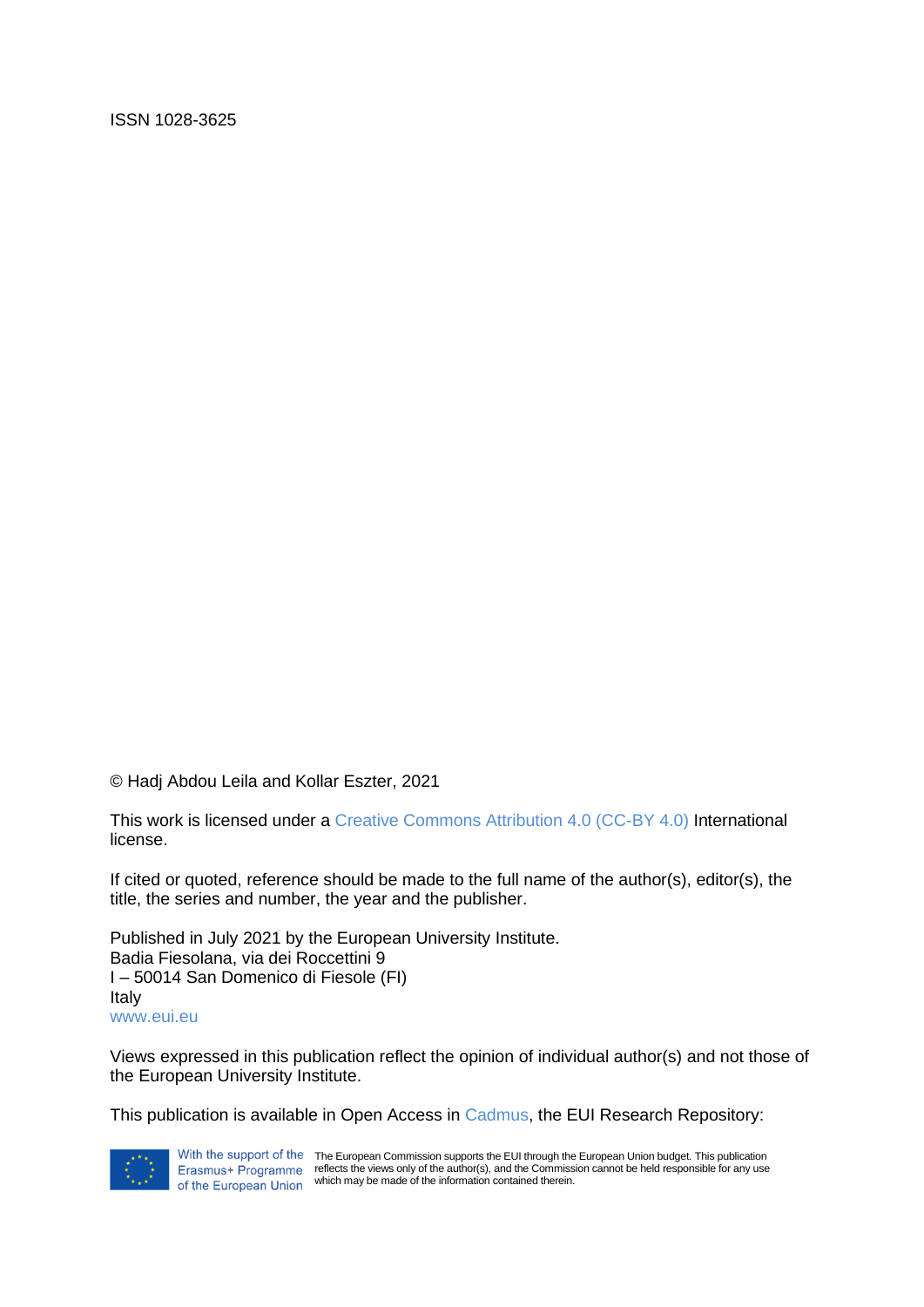# Robert Schuman Centre for Advanced Studies

The Robert Schuman Centre for Advanced Studies, created in 1992 and currently directed by Professor Brigid Laffan, aims to develop inter-disciplinary and comparative research on the major issues facing the process of European integration, European societies and Europe's place in 21<sup>st</sup> century global politics.

The Centre is home to a large post-doctoral programme and hosts major research programmes, projects and data sets, in addition to a range of working groups and *ad hoc* initiatives. The research agenda is organised around a set of core themes and is continuously evolving, reflecting the changing agenda of European integration, the expanding membership of the European Union, developments in Europe's neighbourhood and the wider world.

For more information:<http://eui.eu/rscas>

The EUI and the RSC are not responsible for the opinion expressed by the author(s).

# Migration Policy Centre (MPC)

The Migration Policy Centre (MPC) is part of the Robert Schuman Centre for Advanced Studies at the European University Institute in Florence. It conducts advanced research on the transnational governance of international migration, asylum and mobility. It provides new ideas, rigorous evidence, and critical thinking to inform major European and global policy debates.

The MPC aims to bridge academic research, public debates, and policy-making. It proactively engages with users of migration research to foster policy dialogues between researches, policy-makers, migrants, and a wide range of civil society organisations in Europe and globally. The MPC seeks to contribute to major debates about migration policy and governance while building links with other key global challenges and changes.

The MPC working paper series, published since April 2013, aims at disseminating high-quality research pertaining to migration and related issues. All EUI members are welcome to submit their work to the series. For further queries, please contact the Migration Policy Centre Secretariat at [migration@eui.eu](about:blank)

More information can be found on: [http://www.migrationpolicycentre.eu/](about:blank)

Disclaimer: The EUI, RSC and MPC are not responsible for the opinion expressed by the author(s). Furthermore, the views expressed in this publication cannot in any circumstances be regarded as the official position of the European Union.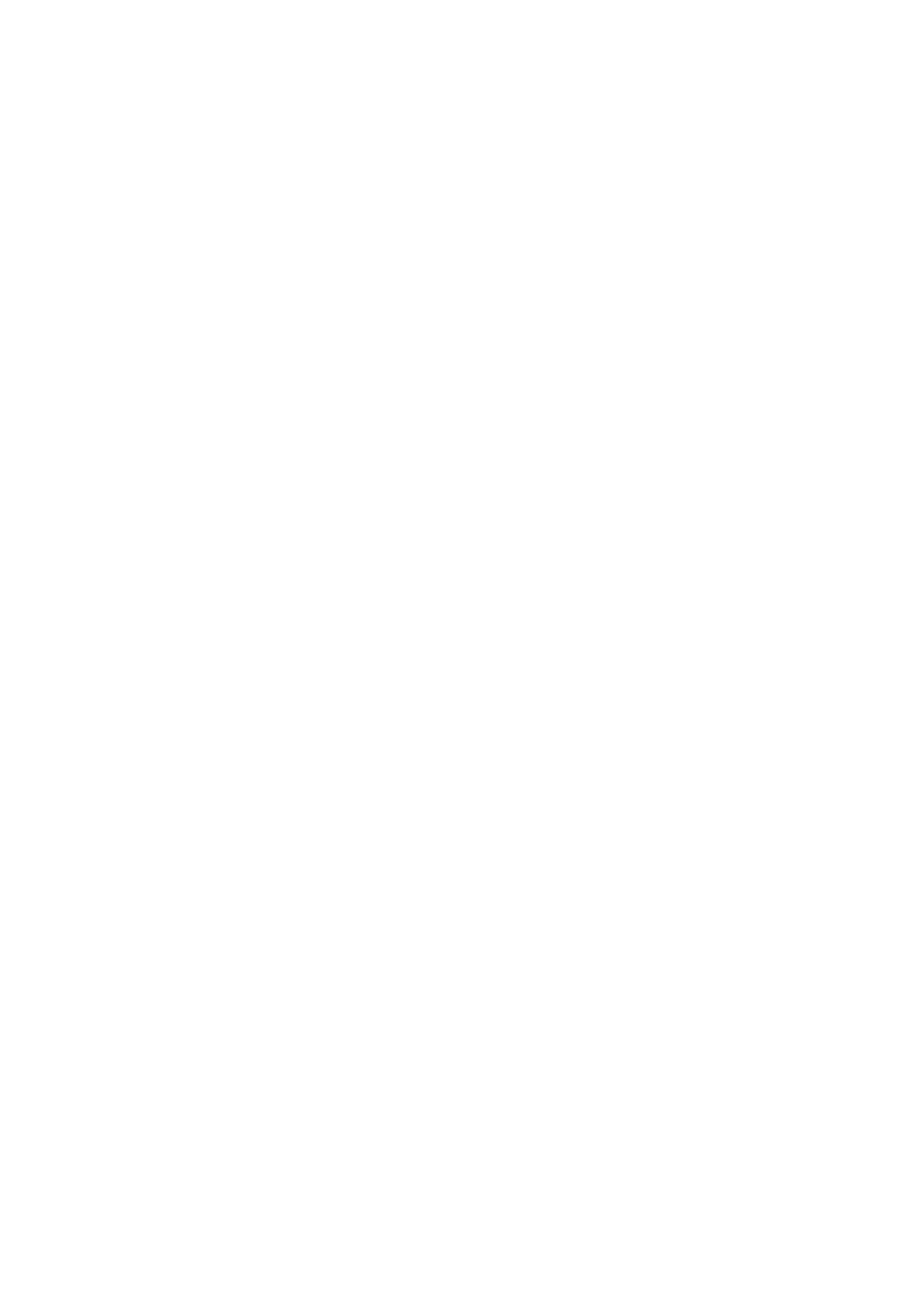#### **Abstract**

Following the 2015 refugee crisis, concerns about the integrity and the sustainability of the asylum system have deepened. Policies that aim to deter ingenuine asylum seeking through economic and social rights restrictions, and the swift return of those whose protection claim has been rejected, have consequently increased. However, this goal is in tension with moral claims of asylum seekers during the asylum process, and also with a potential right of rejected asylum seekers to remain, if they have developed social ties in the receiving society during the lengthy asylum process. Taking the perspective of an ethical policy maker, this working paper develops guidelines towards a policy response to the dilemma between maintaining the integrity and sustainability of the asylum system and the moral rights of rejected asylum seekers.

The working paper argues that restricting the rights of asylum seekers and reducing the length of the asylum process raise ethical concerns and practical problems. Rejected asylum seekers should be treated differently depending on their normative attitude to the refugee system. Those who have made their claim in good faith should have a social membership-based right to remain in the host society. By contrast, those rejected asylum seekers who have made disingenuous claims in bad faith should be legitimately returned.

#### **Keywords**

Asylum, ethical dilemma, right to remain, rejected asylum seeker.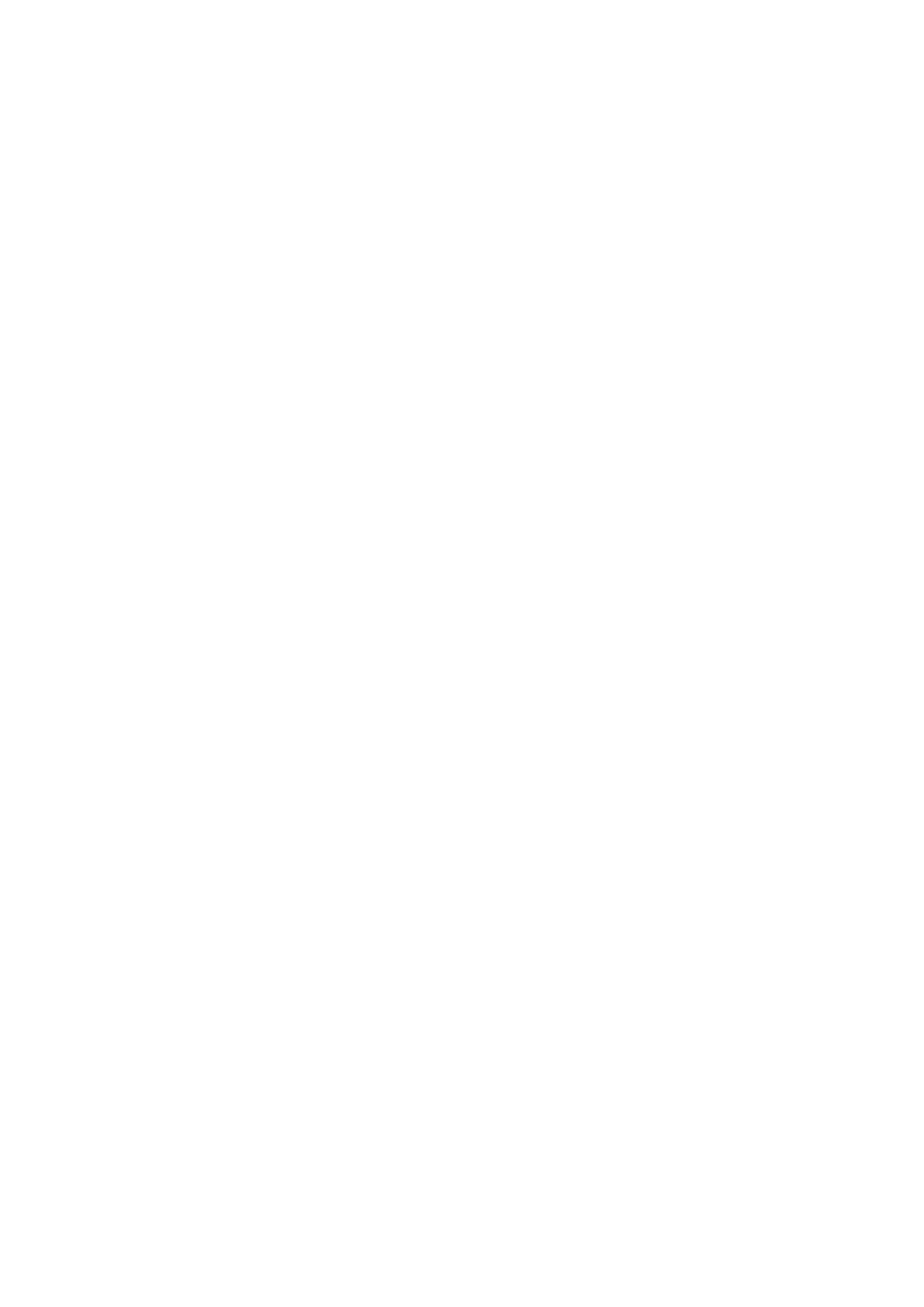#### **1. Introduction\***

This working paper engages with the question which rights are owed to rejected asylum seekers. Asylum is a policy domain rife with conflicting claims about the causes of asylumseeking migration, the feasibility to accommodate asylum seekers and refugees, and above all the legitimacy of asylum claims. The 2015 refugee crisis has exacerbated conflicting perspectives on asylum and has reinforced restrictive trends across Europe. Political debates in the European Union (EU) have continued to shift towards greatly reducing the scope for asylum (Geddes et al 2020, 127 ff). Moreover, irregular migration has become an even greater political and public concern. Policies have shifted towards a more restrictive and punitive approach towards persons who reside, work or have entered irregularly in the EU.

Political entrepreneurs play a role in mobilizing discontent against (irregular) migration. At the same time research also indicates that actions of government elites to curb irregular migration do respond to a perception of popular discontent with (irregular) migration (Boswell and Slaven 2019). In the post-2015 era policies of toleration and initiatives to regularize irregular migrants are now – with few exceptions for workers in key sectors during the Covid-19 pandemic – deemed out of question across EU member states (Kraler 2018). These restrictive trends have culminated in the heightened ambition of EU states to return rejected asylum seekers, i.e. to return persons who have made a claim for international protection but whose claim has been rejected as an outcome of their asylum process, and who have thus become irregular migrants. Politically, an increase of returns is expected to decrease irregular migration, signal the state's ability to control migration, and is seen as a way to deter future (ingenuine) asylum-seeking migration. As governments are guided by the idea that (asylum seeking) migration is pulled by the perception of a receiving country as welcoming, the return of migrants in turn is viewed as an effective deterring message (Hadj Abdou 2020).

Given the political, exclusionary developments, there is an increased need to focus on the question which moral obligations we have towards rejected asylum seekers. This question cannot be treated though in isolation from the bigger one how to safeguard the international protection system. Governments will not be willing to uphold a system that undermines the integrity of the asylum system.

As the other contributions in the Dilemmas' Project, we thus engage with a real-world dilemma, and approach the problem of rejected asylum seekers from the normative perspective of an ethical policy maker. In other words, we bracket our purely moral stance which would endorse a cosmopolitan inclusive approach. There are at least three kinds of moral reasons of international justice why most rejected asylum seekers should be accommodated. The first reason is the vastly unjust distribution of the world's resources and opportunities, coupled with the obvious failure of affluent states to discharge their duties of global justice. In the context of global distributive injustice people who are fleeing from hardships of war, poverty or lack of opportunities for a better life are merely claiming their moral entitlements to a decent life by crossing international borders (Carens 2013). The second injustice concerns the border control regime of the international state system. Current admission regimes are morally arbitrary, driven by the national interest of affluent states that prioritize skilled and rich migrants, thereby skewing resources from the world's poor to the rich. If the system of border control were less prohibitive and there were more available legal

This Working Paper is part of the 'Dilemmas' project at the Migration Policy Centre (MPC), European University Institute (EUI[\) https://migrationpolicycentre.eu/projects/dilemmas.](https://migrationpolicycentre.eu/projects/dilemmas) We want to thank Rainer Bauböck, Martin Ruhs, Julia Mourão Permoser, Matthias Hösch, Sarah Song, Patti Tamara Lenard, and David Owen, for helpful comments on previous versions of this working paper.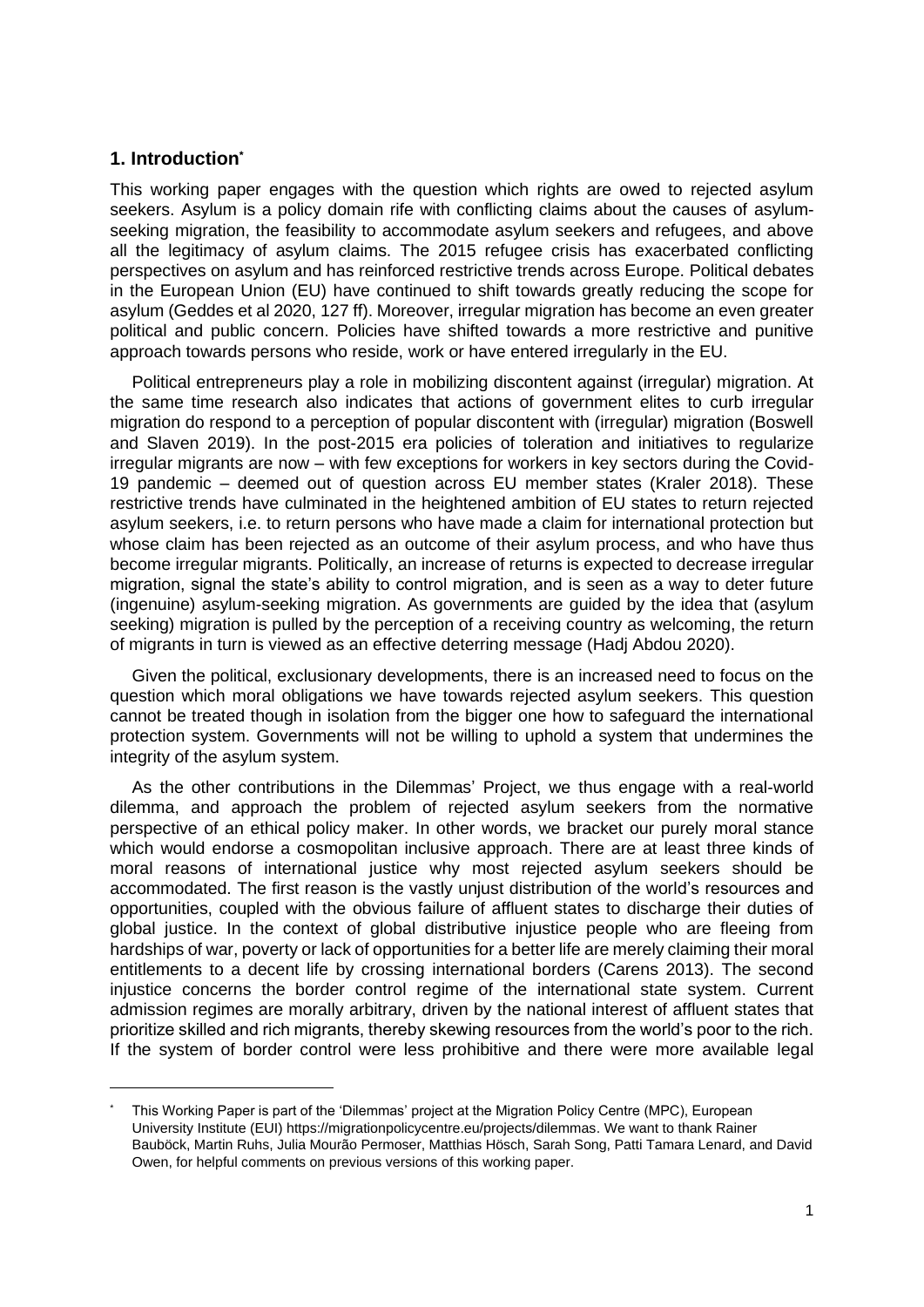pathways to immigration, people on the move would not be forced into the asylum system trying to fit their case into an overly narrow legal framework. Thirdly, without a decent responsibility sharing system in place that would fairly allocate refugee protection across all states, the pressure on one state to reject is much higher than it otherwise would be. Cosmopolitan morality would thus lead us to include most rejected asylum-seekers.

This working paper, however, takes a different starting point. It thinks about urgently needed solutions here and now, within the institutional contours of the refugee protection regime, and it takes both moral demands and political feasibility constraints seriously. On the one hand disregarding the individual moral rights of asylum seekers undermines the moral integrity and legitimacy of a liberal state. On the other hand, not returning rejected asylum seekers compromises the rationale of the asylum system which is based on an adjudication process, examining the validity of asylum claims, and return those rejected. It is with the objective of safeguarding a fragile protection regime in mind that we search for a solution for the policy dilemma concerning rejected asylum seekers: protecting the moral rights of rejected asylum seekers while maintaining the integrity of the current refugee protection system.

Engaging with this dilemma the working paper is structured as follows: In a first step, we outline the dilemma in the field of asylum in depth. Second, we focus on current government policies to disincentivize ingenuine asylum seekers and their effects to evaluate practical shortcomings that can support us in addressing the dilemma. Third, building on the normative political philosophy of refugeehood, we then discuss which rights we owe to asylum seekers during the asylum process to better understand the relevant moral grounds for their legitimate claims once their case has been rejected. As a last step in the argument we elaborate on the specific case of the rights of rejected asylum seekers. We argue that the normative attitude of asylum claimants towards the refugee system matters both morally and politically. If they have made their asylum claim in good faith, i.e. through a reasonable ethical interpretation of the existing normative framework, they should have a right to remain based on their degree of integration. Instead, if their asylum claim has been made in bad faith, intentionally taking advantage of the refugee system while knowing their claim is invalid, they should be subject to legitimate return. Finally, before concluding, we consider ethical and practical objections to placing an emphasis on the normative attitudes of migrants in the determination of rights of rejected asylum seekers.

# **2. Unravelling the dilemma**

There is an increasing and rich debate on the ethics of asylum as well as irregular migration in political theory (for an overview see e.g. Gibney 2014). A prevalent way in which political theorists engage realpolitik in their ethical reasoning in the field is by taking the international state-system and its border control regime as a factual starting point, in contrast to reasoning from cosmopolitan presuppositions and reasons of global justice. They then proceed by critically assessing migration policies from the normative point of view of a just liberal democracy, where the moral constraints on policy are derived from the norms and principles widely accepted in liberal democracies (Carens 2013, Part I; Song 2019; Blake 2020; for a discussion see Brock 2020). The arguments typically aim to show what would count as ideal policy for a bounded liberal democratic community, and assess the ways in which contemporary immigration policies fail to live up to widely held moral commitments of such communities. This contribution moves a further step towards political reality by taking a dilemma as a starting point of reasoning. This choice has to do with recognizing the gravity and the urgency of the challenge of asylum in a world where the international protection regime is increasingly put under pressure.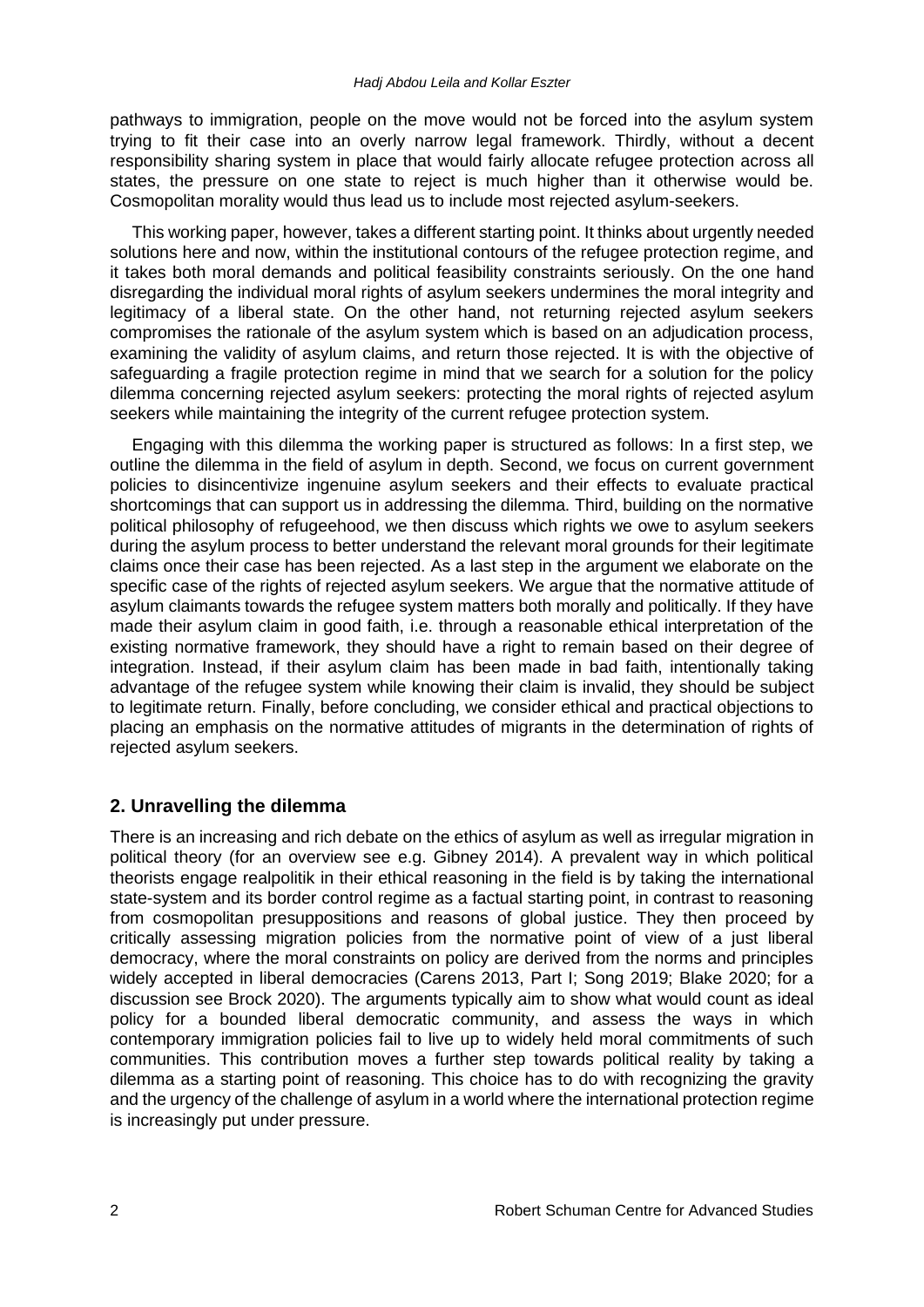The key political challenge in the field of asylum is the (in)ability of liberal democratic states to control migration: By subscribing to the Geneva Refugee Convention (GRC) of 1951, and its 1967 New York protocol, European states have recognized a duty to protect those suffering persecutions on grounds of race, religion, political opinion or social group. The right to protection includes the right to seek asylum in the first place The granting of refugee status entails a generous range of rights akin to citizenship status. Other types of 'subsidiary protection' have also emerged for those who do not qualify for refugee status (Geddes et al 2020, 32). The GRC as well as the European Convention on Human Rights (ECHR) prohibit to return refugees or asylum-seekers to a country in which they are liable to be subjected to torture or to inhuman or degrading treatment or punishment *(non-refoulement principle*).

The possibility to control migration and refuse entrance of those who knock at Europe's doors is thus limited by the human right of protection. Put differently, whilst states have agreed to grant protection, given the incapacity to control this type of migration, asylum seeking migration is largely considered as an unwanted type of migration by governments.

During the Cold War, asylum has not been a matter of political concern as refugees from communist countries were, based on ideological considerations, largely met with sympathy; and arrivals of asylum seekers were mostly limited to a few hundred annually and often these were recognized as refugees without checking their claims individually. As numbers started to rise in the wake of the Fall of the Iron Curtain, European policy makers instead started to focus on potential abuse of the system. If the source of rising numbers of asylum-seeking migration was that migrants were using the asylum route to benefit from access to rights and opportunities in their preferred destination states, then this was a domain where states could show their capacity to control. Governments, as Geddes et al (2020, 121) underline, had effectively isolated the one area where they could shape migration flows, given that national policies were unlikely to tackle conflict and persecution in countries of origin.

From a government's perspective the key objective in the field of asylum has thus been to firstly prevent the arrival of asylum seekers, especially those without warranted claims. Secondly, if asylum seekers without a warranted claim have arrived, states should be able to return them once their claim has been rejected. This objective however is among other (moral and practical) reasons impeded by the lengthiness of asylum procedures. Given that asylum procedures tend to be lengthy, during the time that asylum seekers are in the destination country waiting for their procedures to be adjudicated, they develop social membership ties that can become, in and of themselves, a legitimate ground for a right to stay.

Notwithstanding that the duration of asylum procedures varies greatly across EU countries (as well as across groups of asylum seekers), in all EU states a significant time period can pass until a final decision concerning an asylum claim is taken. Whilst the duration of the asylum process can be certainly shortened to some extent, there are limits if the principle of the right to appeal, i.e. a right to an effective legal remedy, is upheld. This is a fundamental feature of the rule of law in a liberal democracy but prolongs asylum process considerably.

The longer applicants stay in a country, however, the stronger their moral claim is to remain in the country in which the application was lodged and to obtain regular residence rights (Carens 2013, 147). At the same time, if a destination country lets all rejected asylum seekers stay on social membership grounds regardless of the outcome of their asylum procedures, the whole system of adjudicating the legitimacy of asylum claims is pointless from the perspective of receiving states. Put differently, if those who do not have a right to stay gain a right to do so through the adjudication procedure, the whole process is put ad absurdum. Letting asylum seekers without warranted claims -within the framework of the contemporary refugee systemstay, could potentially compromise the legitimacy and integrity of this asylum system as a whole. States would be condoning misuse of the asylum system by those who are not entitled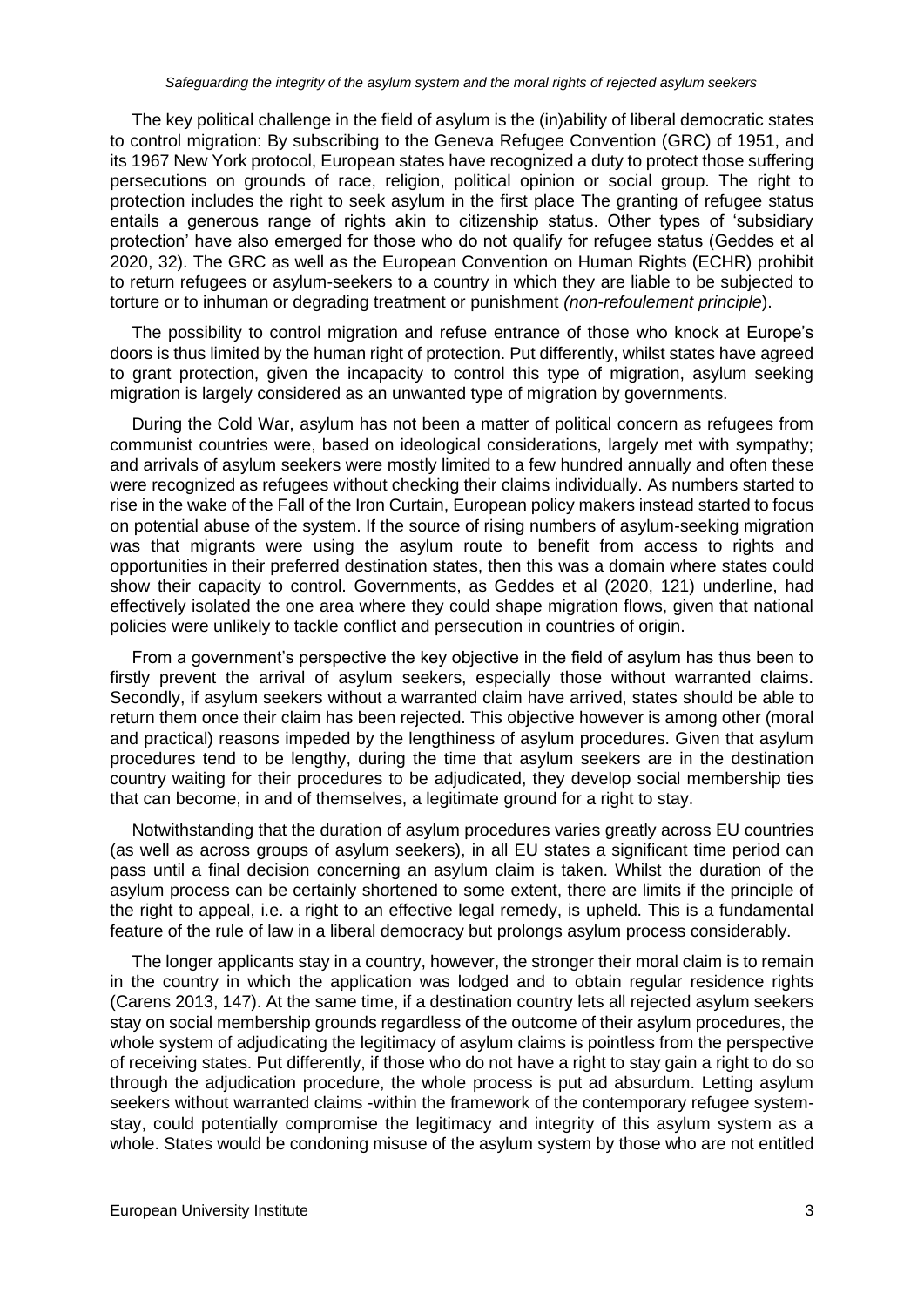to its protection. It might also be seen as an "invitation" to circumvent the system, in the sense that people without a legitimate claim to asylum might feel encouraged to apply in the hopes of being allowed to stay although their claims are rejected. However, if governments try to process asylum claims rapidly in order to prevent the formation of any social membership ties, they might violate the rights of all asylum seekers, including those with warranted claims, to a fair procedure, which includes the right to be heard, the right to legal assistance, as well as the right to an effective remedy. In addition, the absence of a fair procedure is likely to violate the non-refoulement principle, as it would result in higher numbers of "false negatives", i.e. genuine asylum seekers being sent back to countries where they face serious threats. However, if states do process asylum claims in line with quality and fairness principles, as noted above, persons whose protection claim will be rejected, will have established social ties, i.e. their deportation would violate the right to stay based on social membership, which brings us back to the start of the key dilemma in the field of asylum (see table 1). In short, the moral rights of rejected asylum seekers are in tension with the integrity and the sustainability of the refugee system.

| Phases                                     | Policy response 1                                                                                                                                 | Versus    | Policy response 2                                                                                                                                                                 |
|--------------------------------------------|---------------------------------------------------------------------------------------------------------------------------------------------------|-----------|-----------------------------------------------------------------------------------------------------------------------------------------------------------------------------------|
| During the asylum<br>process               | Increase capacity<br>and deter ingenuine<br>asylum seekers by<br>restrictive, fast and<br>final decisions,<br>risking false<br>negative decisions | <b>OR</b> | Preserve the quality<br>of the procedure and<br>legal remedies,<br>risking that those<br>who are rejected on<br>solid grounds will<br>have developed<br>social membership<br>ties |
| After the rejection of<br>protection claim | Enforce returns for<br>all rejected, violating<br>their membership<br>rights and those of<br>others linked to them                                | <b>OR</b> | Accept that rejected<br>asylum seekers can<br>stay after a long<br>procedure, putting<br>the entire<br>adjudication process<br>into question                                      |

# **Table 1: The dilemma**

In order to discuss this dilemma, we proceed in two steps. The first step concerns the rights of asylum seekers during the asylum process and the potential policy responses by states, considering the potential that some of those who made a claim could have done it based on unwarranted grounds; i.e. claims that fall outside the scope of the current system of protection. The second step concerns the phase once the asylum process has been terminated and an asylum seeker has been rejected, discussing the existing policy options and ethical considerations.

# **3. Existing policies and moral obligations during the asylum procedure**

The first question we need to tackle is which policies tend to be applied during the adjudication process, to evaluate whether they are (morally) just and to discuss solutions in line with our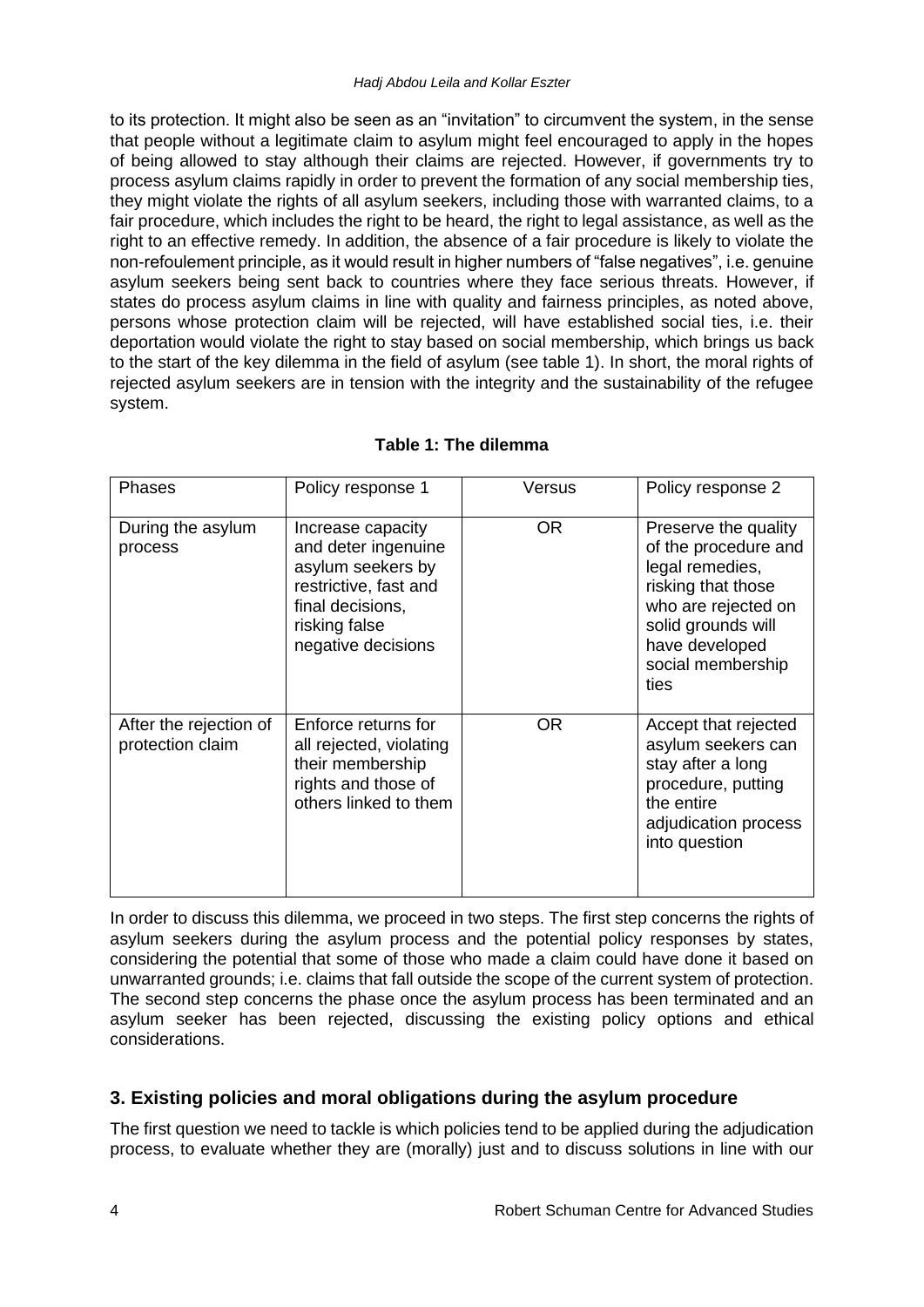overall objective to ease the tension between the integrity of the system and the individual moral rights of asylum seekers. We will focus on the two major policy trends: the first one is the policy to accelerate asylum processes, and the second one is to restrict rights to deter ingenuine asylum seeking in the first place. We will include empirical reflections as well as normative arguments from justice, fairness, legitimacy and humanitarian concerns, on both policy trends.

#### *3.1 Restricting the rights of asylum seekers to deter ingenuine asylum seeking*

In order to prevent or deter (ingenuine) asylum seekers more and more governments have been choosing to restrict rights of asylum seekers that are viewed as incentivizing ingenuine asylum seeking. This concerns especially two entitlements, namely the right to work during the asylum process and access to welfare.

In 2015, for instance, in the midst of the European refugee crisis Denmark severely cut down on welfare benefits for non-EU nationals, and in parallel ran an ad campaign in Lebanese newspapers, a country that has been hosting large numbers of Syrian refugees, about these welfare cuts to deter asylum seeking migration (Agersnap et al 2020). Denmark was not the only state to opt for such measures. Also, other governments have increasingly restricted welfare as a preventive measure to reduce immigration in the wake of the 2015 refugee crisis. Before we proceed to moral reflections, let us first consider if these measures are justified under practical considerations.

Some studies (e.g. Thielemann 2008, Schulzek 2012) have provided evidence that asylum seekers are to some extent pulled by the welfare state. As concerns the effect of policies that have reduced welfare benefits for asylum seekers, recent research (Agersnap et al 2020) shows significant effects of these welfare reductions on curbing inflows of asylum-seeking migrants.

Whilst the evidence overall is still scarce, there are empirical indicators that welfare plays a role in incentivizing asylum-seeking migration. However, we do lack knowledge whether it incentivizes specifically ingenuine asylum seeking migration, or whether it influences country choice of asylum seekers in general. Are asylum seekers more likely to opt for countries with more generous access to welfare independently of whether they have an ingenuine or genuine asylum claim? If the latter is the case, this implies that measures could deflect asylum migrants to other countries by cutting back on welfare without reducing the overall flow. In Europe such policies would result in a race to the bottom and further undermine solidarity among EU states with regard to refugee admission and protection.Concerning restricted access to the labor market, we can observe that overall employment bans on asylum applicants are a persistent and widespread feature of Western countries' asylum policies. In 2015, at the peak of the refugee crisis, only four European countries (Greece, Norway, Portugal and Sweden) allowed asylum seekers immediate access to the labour market (Fasani et al 2020). Despite this policy pattern there is, however, a lack of academic evidence that the right to work acts as a driver for asylum seeking migration. A meta-analysis of studies on the issue from 1997 to 2016 by the University of Warwick (2016) has concluded that no research has found a long-term correlation between labor market access and destination choice. Moreover, as Maarbach et al (2018) demonstrate, banning the employment of asylum seekers for a considerable time period after arrival not only adversely affects the well-being of refugees but also imposes significant costs on the host country's economy. Fasani et al (2020) come to similar conclusions about the detrimental economic effect of employment bans for asylum seekers. - A possible solution, that we cannot discuss at length here, which would both reinforce the right to work of asylum seekers and respond to economic shortages in host countries would be to set up temporary labour migration programs and prioritize asylum seekers in recruitment by issuing temporary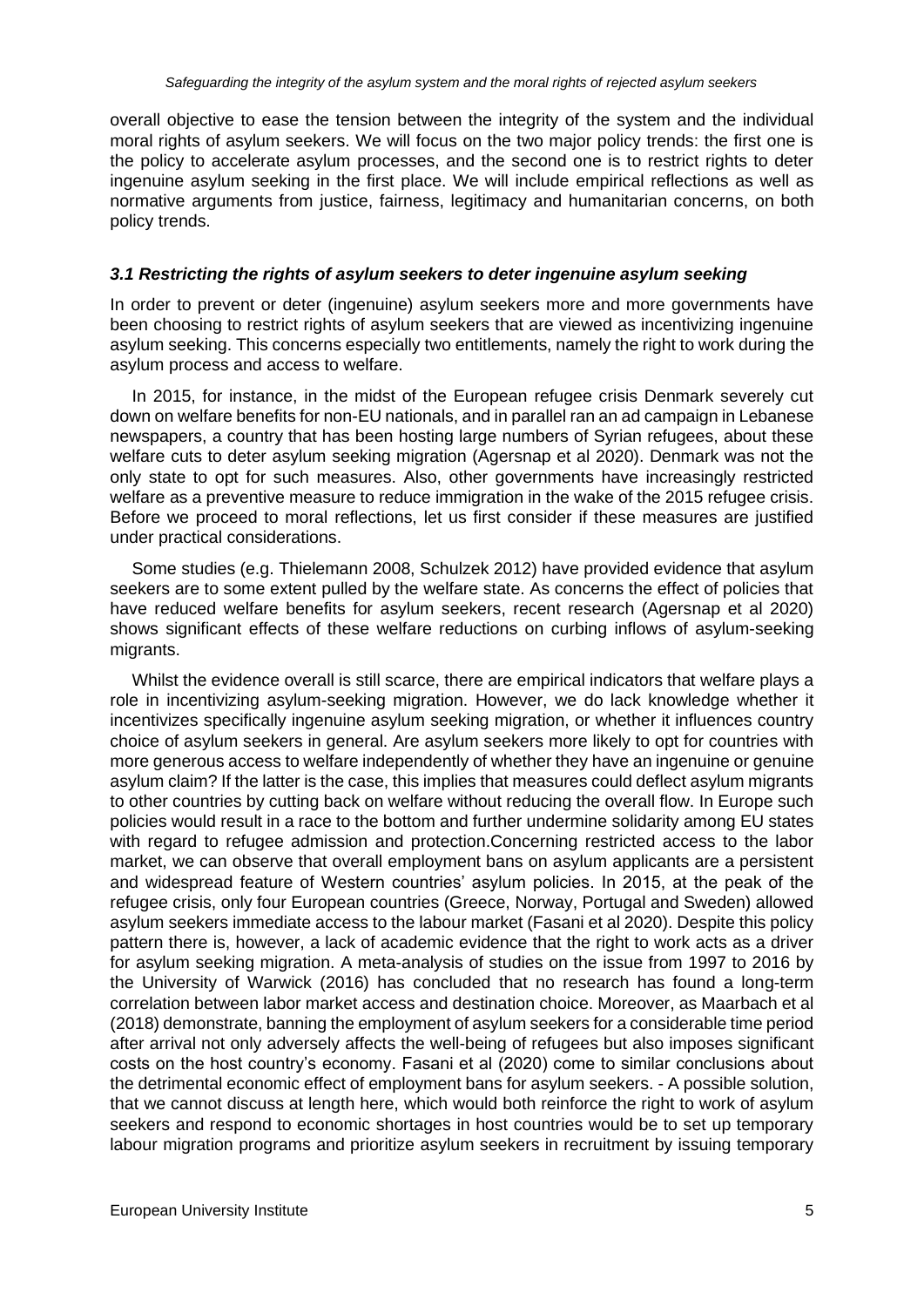work visas to them (see Bauböck and Ruhs 2021). Although some of these programs include rights restrictions that may be incompatible with the requirements of international refugee protection, the idea is certainly worth further reflection.

In addition to moral concerns which we discuss below, the question which rights package is granted to asylum seeking migrants during the asylum process as we have outlined thus has practical policy implications. Moreover, there is an inherent paradox in the debate on welfare and work incentives for asylum seekers, if we consider that many governments keep asylum seekers dependent on welfare provisions because they deny them the right to work (Mayblin 2014).

#### *3.2 Accelerating the asylum procedure*

Another frequently explored policy option to deal with potentially unwarranted claims is to filter them out at the start of the asylum process. In line with the EU Asylum Procedure Directive (2013/32/EU), many EU member states have introduced accelerated, priority or fast track asylum procedures to respond to a (potential) overload of the asylum system by people with an unwarranted protection claim (and as well as to accelerate the procedure for persons from certain countries with a high probability to have a valid claim); or the fast screening at borders as has been proposed in the EU Commission`s Proposal for a New Pact on Asylum and Migration (COM/2020/609). Another policy solution is the "hotspot approach" that has been introduced during the height of the 2015 refugee crisis in Greece and Italy. In the hotspot approach, asylum seekers are detained in remote centers, and those that following a screening process are not deemed to qualify for international protection are then channeled into preremoval centers. Whilst this approach has the potential to reduce the overload of the system and to filter out persons with unwarranted claims, a wide body of research (e.g. Tazzioli 2020) has underlined that a policy of containment is incompatible with protection. The experience with hotspots in Italy and Greece has also been that they have failed in their objective to effectively accelerate asylum processes.

Accelerated procedures in principle ought to target cases that are manifestly unfounded (or manifestly well-founded) in order to expedite the asylum process and to reduce an overload of the system. According to the UNHCR (w.y.) manifestly unfounded cases would include asylum applications that have clearly no relation to the criteria of refugee status, and subsidiary protection, or which are "clearly fraudulent or abusive". The latter category of abusive or fraudulent claims involve claims "made by individuals who clearly do not need international protection, as well as claims involving deception or intent to mislead, which generally denote bad faith on the part of the applicant" (UNHCR, w.y., 4-5). The key criteria according to UNHCR are whether an applicant has a claim according to international law, or acted in good or bad faith, i.e. someone who knows that (s)he has no claim according to the existing law.

EU member states apply a more expansive approach regarding who can be categorized as having a manifestly unfounded claim, based on high past rejection rates -or manifestly wellfounded claims based on high past acceptance rates. Through measures such as triaging applicants are put into different 'tracks'. Persons who come from countries with previously low (or very high) protection rates would be typically put into accelerated or simplified procedures in contrast to other cases that would be adjudicated under the regular process. Whilst this approach can render the adjudication process certainly faster, given their short-termism and the focus on categories of asylum seekers rather than a focus on their individual rights, these procedures have been criticized to undermine procedural guarantees, i.e. to violate the rights of asylum seekers who are categorized based on previous low protection rates. In 2015, the UK High Court Judge called out fast track procedures for establishing structural unfairness [\(Jakulevičienė](http://odysseus-network.eu/members/lyra-jakuleviciene/) 2020).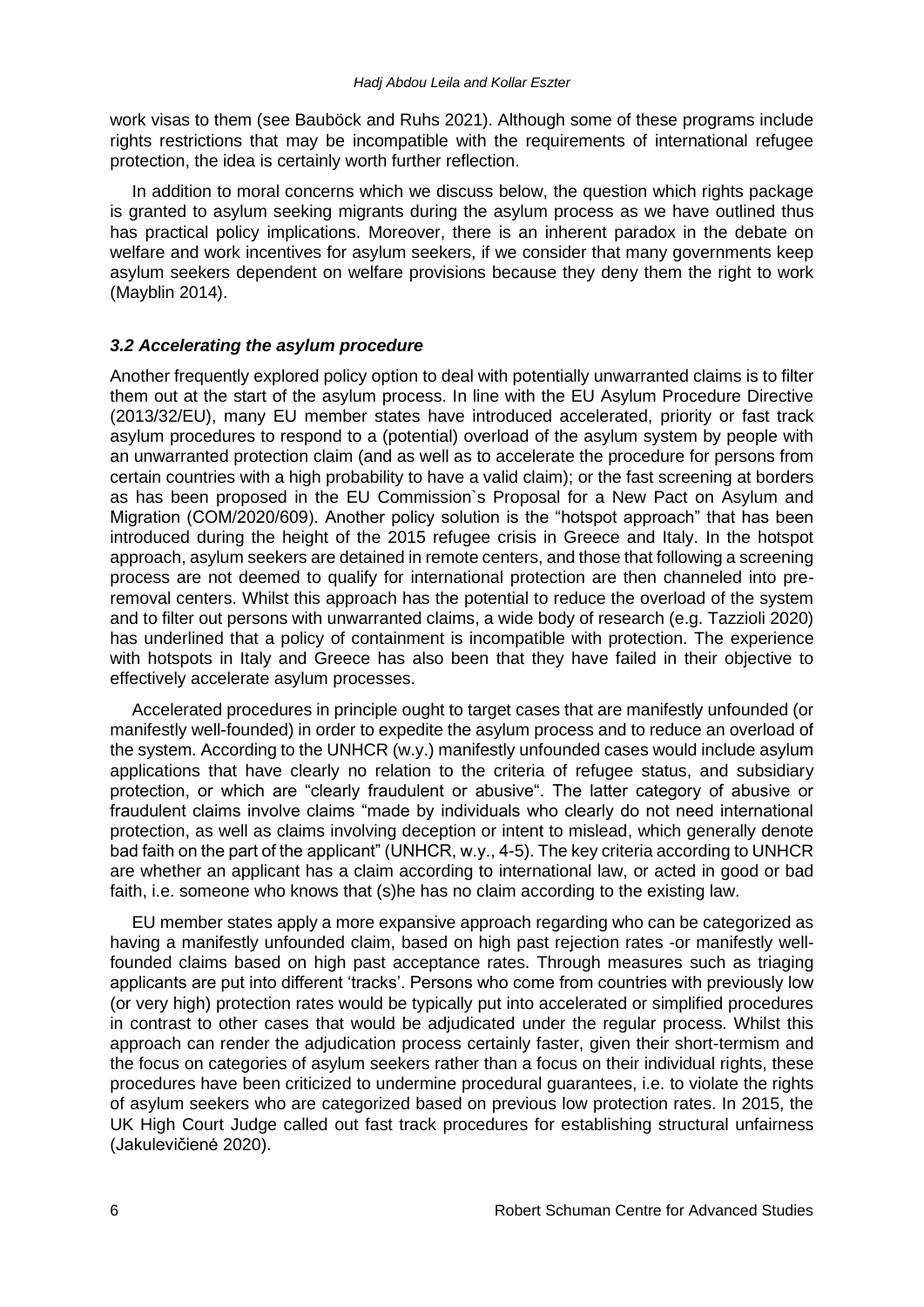In sum, as of yet preponderant evidence suggests that accelerated procedures undermine important rights that are owed to asylum seekers. The litmus test whether accelerated asylum processes are a justified means to address concerns about unwarranted claims is the potential to uphold effective remedies. During the appeals process significant numbers get asylum, or other forms of protection that were initially denied to them. In 2020, around 69,200 people in the EU received positive final decisions based on appeals or reviews, of whom 21,600 were granted refugee status, 22,400 were granted subsidiary protection, and a further 25,300 were granted humanitarian status (Eurostat 2020).

From a practical perspective hence, both current policy solutions, restricting rights during the asylum process as well as expediting asylum procedures, seem to be (at least in their current form) tools with a limited utility for an effective and just response to potentially unwarranted claims for asylum. We now proceed to ethical considerations.

#### *3.3 Ethical obligations during the asylum process*

How can we ethically ground our obligation to asylum seekers? Given our aim to couple ethical considerations with institutional and political reality, we draw on a political conception of refugeehood and take refugee protection to be the legitimacy condition of the modern state system (Owen 2020; Song 2019). The basic idea is that the international state system that allocates persons' rights protection to particular states regularly fails some people. It is then the state system as a whole that must assume joint responsibility for a foreseeable system failure. Refugees are owed what Owen calls *legitimacy repair mechanisms* to restore their status and standing as citizens in the international community: "Refugees are people for whom the international community must stand as *in loco civitatis*, that is, as a substitute for their own state (ibid., 12); whose basic rights protection is best served by flight from, or non-return to the state (ibid., 48)".

This idea introduces a powerful normative shift in our approach to refugee protection with far reaching implications. As Song (2019, 113) noted, if refugee protection is a fundamental moral constraint on state sovereignty, it is also the precondition of the state's right to control immigration. This view renders contemporary state action that enforces immigration controls against refugees morally objectionable in two ways. It violates the rights of refugees and it thereby undermines the states' own source of legitimacy. Addressing the refugee issue, according to this view, first and foremost requires a fundamental shift in the normative structure of refugee protection: states must assume their responsibility for refugees as an action necessary to restoring their own legitimate standing.

Depending on the way their home state has failed displaced persons, and what precisely needs to be repaired or restored in their global status, Owen (2020) distinguishes three types of refugees. First, asylum refugees who are persecuted by their own state are conceived as persons whose membership in a political community has been repudiated. In addition to the immediate need of safe space, their global political standing needs urgent repair through membership in a new state. Second, *sanctuary refugees* are those who are fleeing warzones and civil strife. They are not directly targeted by their state, but left unprotected from persecution and harm and their citizenship should therefore be seen as ineffective or inoperative. What is owed to them is a safe space, a sanctuary that temporarily substitutes the protection of their rights of citizenship, including basic security, liberty and welfare. Third, refuge refugees are fleeing from specific harmful events or threats such as natural disasters. They require immediate emergency assistance outside of their state and return to home as soon as public order is restored and resources are available for their survival there.

The case of sanctuary refugees, whose ineffective citizenship triggers the international legitimacy repair mechanism of surrogate membership helps us to reason about international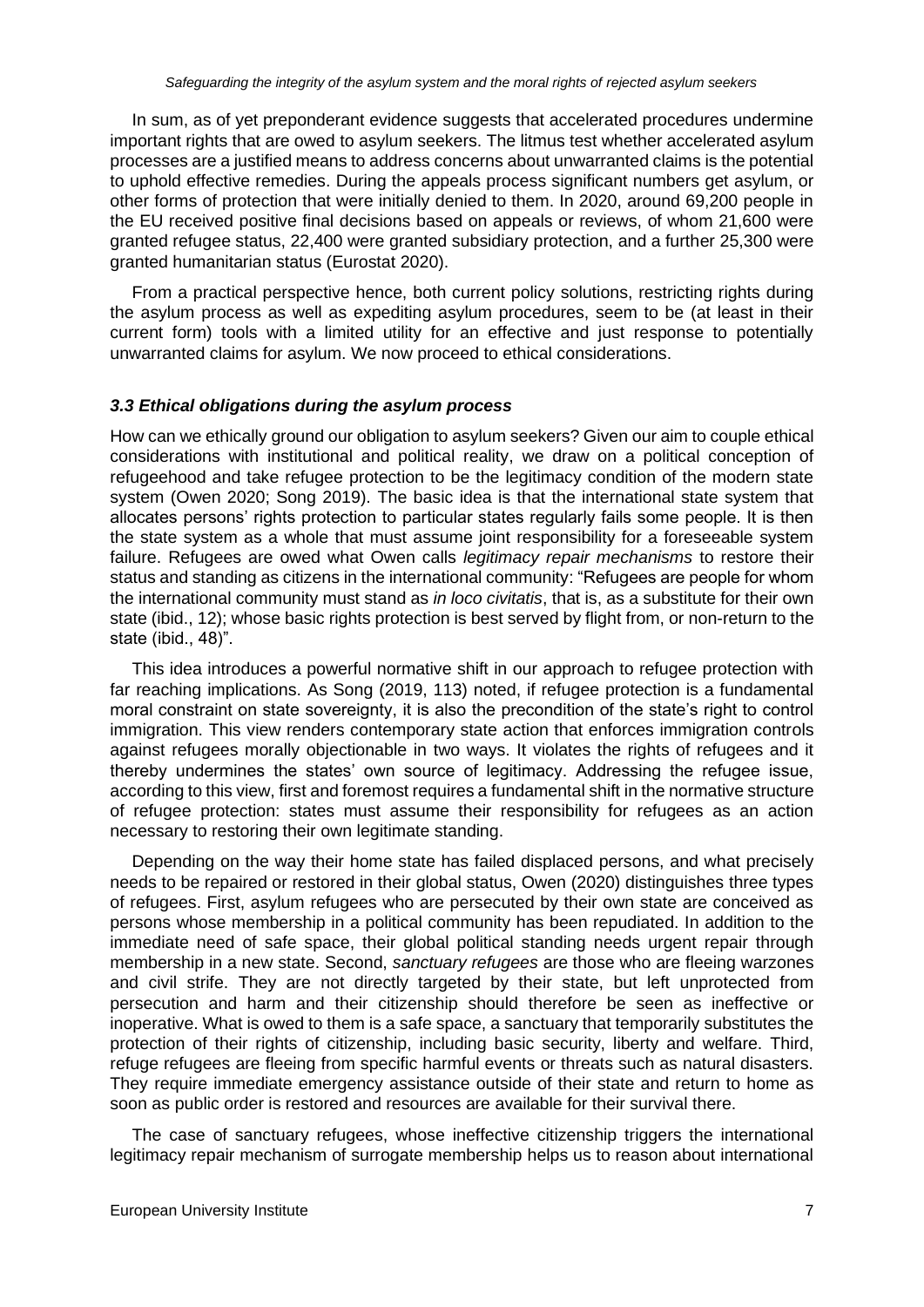obligations towards asylum seekers. Sanctuary refugees require international protection temporarily, until their country undergoes a positive regime change and returns to safety, which renders their ground for protection void. During this time period , however, restoring their status requires a rather robust set of social and economic rights.

Asylum seekers who are waiting for their claims to be adjudicated can fall into either of the three normative refugee categories. Neither the validity of their claim nor the ground for their claim has been established. Given the uncertainty of where exactly each particular person falls, and the default moral attitude of a liberal state to treat persons as innocent and in good faith until proven otherwise, we argue that asylum seekers should be conceived as "temporary refugees", morally on a par with sanctuary refugees. Based on the presumption of innocence, they should be seen as genuine refugees in good faith for the period of time they are waiting for their claims to be adjudicated and until proven otherwise. They are owed temporary surrogate membership in the asylum state and, should their claims turn out to be invalid, may also legitimately face non-voluntary repatriation.

Treating all asylum seekers morally on a par with temporary refugees in need of sanctuary has the following implications for their moral entitlements. Persons stuck in the asylum system for years are owed a safe space where they can effectively pursue a plan of life and experience themselves as social agents, even if this imagined future has a short-term horizon. This includes basic security, mobility, as well as certain social and economic rights, such as genuine opportunities for access to education as well as to the labour market. Local political rights are also thought to be necessary for the exercise of social agency (Owen 2020, 78; Aleinikoff & Zamore 2019, 71). Given the temporal horizon these social and economic rights may be subject to temporal restrictions. For example, their right to work can be realized through a temporary work visa, which may be discontinued, renewed or requalified as permanent depending on the outcome of the asylum process.

Despite the fact that this moral entitlement to social and economic protection is also enshrined in regional and domestic law, increasingly restrictive state policies routinely violate asylum seekers' right to work and access to welfare (Aleinikoff & Zamore 2019, 5).

Besides the practical inefficacy of this state strategy outlined above, the moral problem with rights restrictions is that they deny the moral entitlements of genuine refugees. We think this is a serious violation of the state's duty of international protection, underpinning legitimate statehood, and cannot be justified by the presence of potential free riders. We also think there is an alternative, more just and fair solution that has the signaling potential to maintain the integrity of the refugee protection system, which we discuss in the following section.

# **4. After the asylum procedure: rights of rejected asylum seekers**

The next prong of our dilemma kicks in during the stage when the decision on the asylum application has been already taken. As we have outlined, rejecting the claim of an asylum seeker does not imply that s/he has no moral right to stay. A right to stay can occur based on the social membership ties acquired during the process. Moreover, returning rejected asylum seekers is not only immoral under certain circumstances, it is also often politically and practically infeasible, for example because states of origin and transit refuse their readmission (see Geddes et al 2020, 111 ff). In 2019 EU Member States, for instance, returned 142,300 people to non-EU countries, whilst having issued a significantly higher number of return orders (491,200) (Eurostat 2020). We have argued above that during the asylum process all applicants are owed a robust package of protections, including economic and social rights that support their temporary integration into the host state. This leads to a new normative scenario whereby asylum seekers acquire extra moral grounds for making legitimate demands on the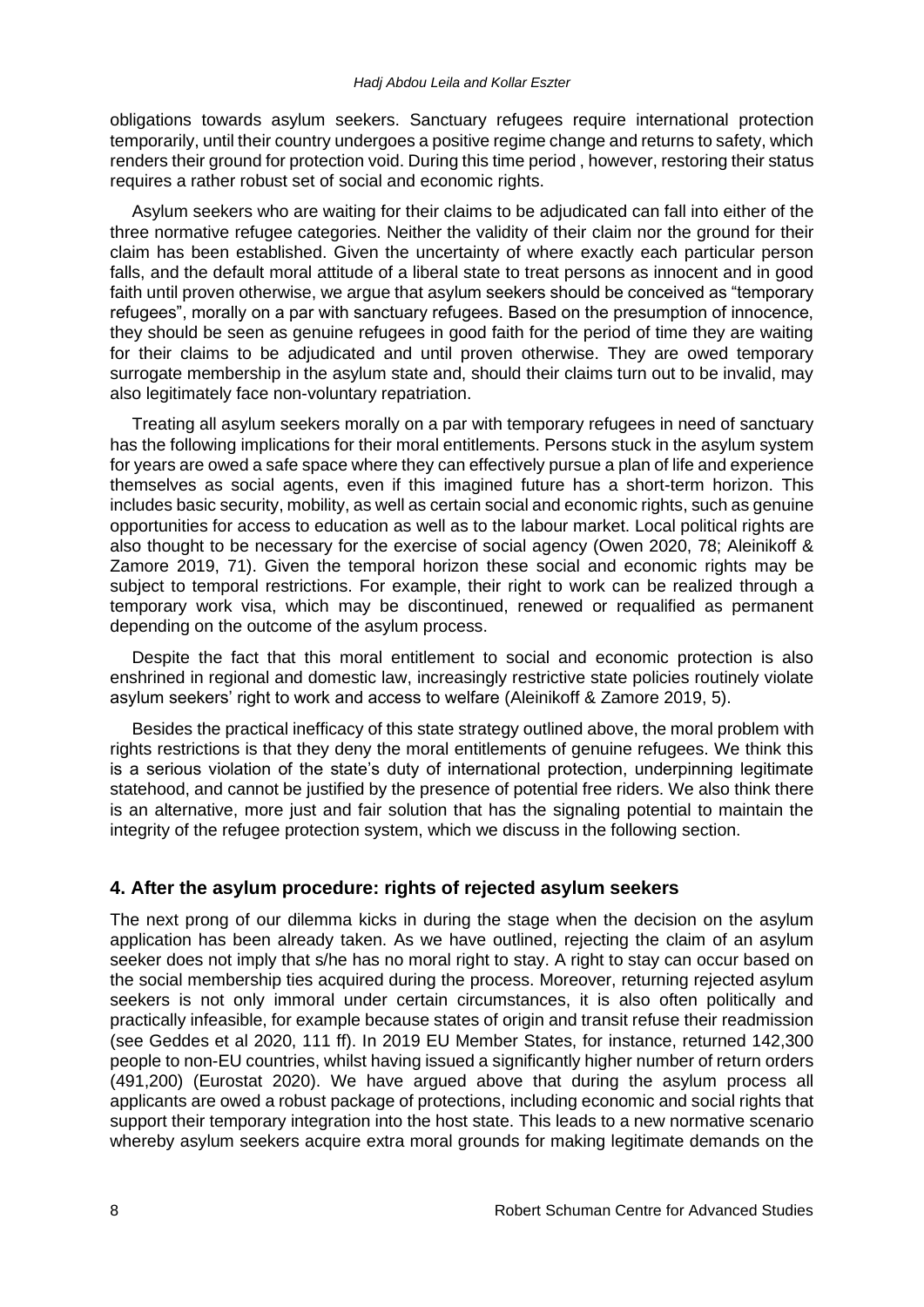host society. Asylum seekers rejected after a fair procedure, in principle, no longer have a valid ground for international protection, and hence could be legitimately returned to their allegedly safe home. However, the temporary rights of protection they enjoyed in the asylum-seeking phase for a relatively long period of time generates new moral grounds for a potential right to remain in the state of asylum.

There are at least three moral grounds on which failed asylum seekers' right to remain can be supported. These are normative claims that build on the rights and resulting normative circumstances we have argued for in the asylum process. The first is, as already discussed above, that the temporary status of asylum seeking can last for quite long. The longer the period of waiting the stronger the claim for inclusion. Second, economic rights granted during the asylum process along with other social contributions they have made generate a contribution-based reciprocity ground to remain. Third, the no harm principle constitutes a strong moral constraint on legitimate repatriation that takes also into account the harm to family members who have a right to stay, and other members of the society. Asylum seekers who have developed significant personal ties with citizens or long-term residents of a host state should not be deported (Owen 2020, Brock 2020, Carens 2013). While neither of these reasons are uncontroversial, we argue that in the case of good faith asylum seekers they are jointly sufficient to ground their claim to remain in the host country and obtain regular residency rights. Let us call these three joint considerations for short the asylum seeker's social membership in the host country.

Our first point is that liberal states should extend the right to remain to those rejected asylum seekers whose claims fall short of a strict legal interpretation of refugeehood but may be seen as a good faith interpretation of the existing legal norms and broader institutional practice of refugeehood. In other words, beyond the narrow definition of the GRC, taking into account the broader institutional context and practice of refugeehood allows for an ethical-political interpretation of who is owed protection through public reason (see for example Owen 2020, 10-11). This idea resonates with the current practice of subsidiary protection in the EU and takes it a step further. Subsidiary protection which derives from the non-refoulment principle, is granted to a third country national or stateless person who does not qualify as a refugee, but for whom there is sufficient ground to believe that if returned to her country of origin or her country of former habitual residence, she would face a real risk of suffering serious harm, and that she is unable, or owing to such risk, unwilling to avail himself or herself of the protection of that country (Directive 2011/95/EU). Put simply, states do recognize that asylum claimants who do not qualify for refugee status under the GRC in some instances cannot be sent back because the returnee would suffer serious threats to his life or freedom (non-refoulment principle).

Persons granted subsidiary protection, however, do tend to have fewer rights than recognized refugees, especially when it comes to rights to welfare and family reunification. Challenging this practice, we side with Carens (2016, 211) who argues that from a normative perspective persons who are granted subsidiary status should be considered genuine refugees, since if a state acknowledges that it is wrong to return someone it is de facto recognizing that this person is a refugee from a moral point of view, i.e. he or she faces a serious threat to basic human rights and/or a considerable degree of risk in that regard. From a legalistic perspective the Council of Europe (2017) argues that differences in treatment between 1951 Convention refugees and subsidiary protection beneficiaries are problematic in light of Article 14 of the European Convention of Human Rights (non-discrimination), and do generally not sit easily with EU principles of equality and non-discrimination.

Some EU member have introduced also a so-called *humanitarian right to remain* as a form of protection and residence right. Humanitarian reasons are specific to national legislation and this legal status does not exist in all EU Member States. In the countries where it does exist,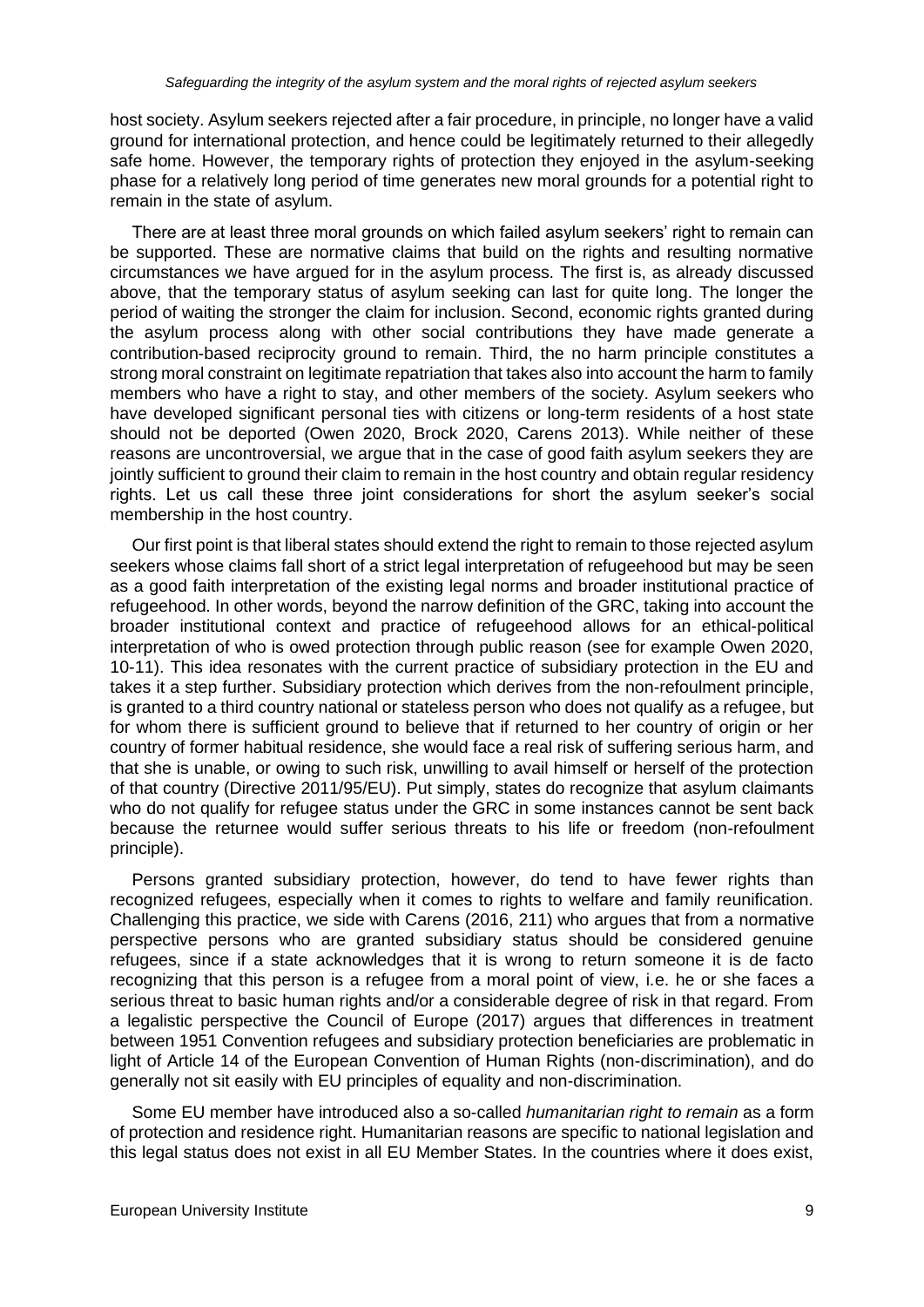integration can serve as a major ground why such a right to remain is granted. In the Austrian case for instance, if an asylum seeker is neither granted refugee status nor subsidiary protection, the degree of integration is taken into consideration in order to determine whether a so-called humanitarian right to remain can be granted.

When coming to a decision in that regard, the authorities are asked to consider the length of stay in the country, family ties, and residence permits of family members, employment, ties with locals and associations, knowledge of the local language, participation in social activities, criminal record, chances of well-being in the country of origin including an assessment of family ties, work opportunities, and the knowledge of the national language there. The interests of an individual and rights such as the right to maintain a private life and family live as enshrined in the European Human Rights Convention (Article 8) are here contrasted with the interest of the state to enforce migration legislation. Humanitarian residence rights are a relevant form of protection from deportation. In 2020 in Austria for instance, 8,069 people were granted the right to asylum, 2,524 were granted subsidiary protection, and 2,621 received a legal status of a humanitarian residence right (BMI 2021, 28).

The normative reasons that jointly constitute a social membership-based right to remain can justify the practice of humanitarian protection. However, this practice re-emphasizes the dilemma from the perspective of states. Persons who initially do not have a justified claim to stay obtain one through the asylum procedure as a consequence of the long time period, as well as the degree of integration obtained during that period. In order to prevent such a possibility from arising, states do not only make use of the accelerated procedures we discussed above, they have also used differential inclusion as a mechanism to prevent integration of asylum seekers who are less likely to obtain a refugee status. For instance, Germany does not grant services such as language courses to asylum seekers from countries with recognition rates below fifty percent (Will 2018). Both the pre-categorization of cases based on a country-level proxy and the stratification of rights during the asylum-seeking phase are problematic from a moral point of view. We argue that there is a morally more-sound way to deter disingenuous and invalid asylum claimants from abusing and overburdening the asylum system without violating the rights of genuine refugees, as we will outline in the following section.

# **5. Good faith and bad faith asylum seeking**

Asylum seekers are fleeing from complex multi-faceted realities and depending on the nature of their claim are morally entitled to different treatment. The fundamental distinction currently dominating the legal-political realm is whether their claim to international refugee protection is valid or unfounded based on specific criteria.

We consider a further moral distinction: those claimants who lack entitlement to refugee protection and are eventually rejected can be further distinguished based on their *normative attitude* to the refugee system. Asylum seekers may make an ingenuous claim in *good faith* or a disingenuous claim in *bad faith*. Good faith asylum seekers are those who genuinely believe that their case grounds an entitlement to refugee protection. Good faith claimants' motives match with a plausible interpretation of the norms of refugee protection. They have not launched an ingenuous claim but have been rejected due to a narrow legal interpretation of the existing criteria (of the GRC), or due to an inconsistent application of norms, or asylum determination processes that are skewed against asylum seekers. Bad faith asylum seekers, instead, are persons, who try to take advantage of the asylum system and make a disingenuous asylum claim to cross borders or to remain in receiving states for better opportunities.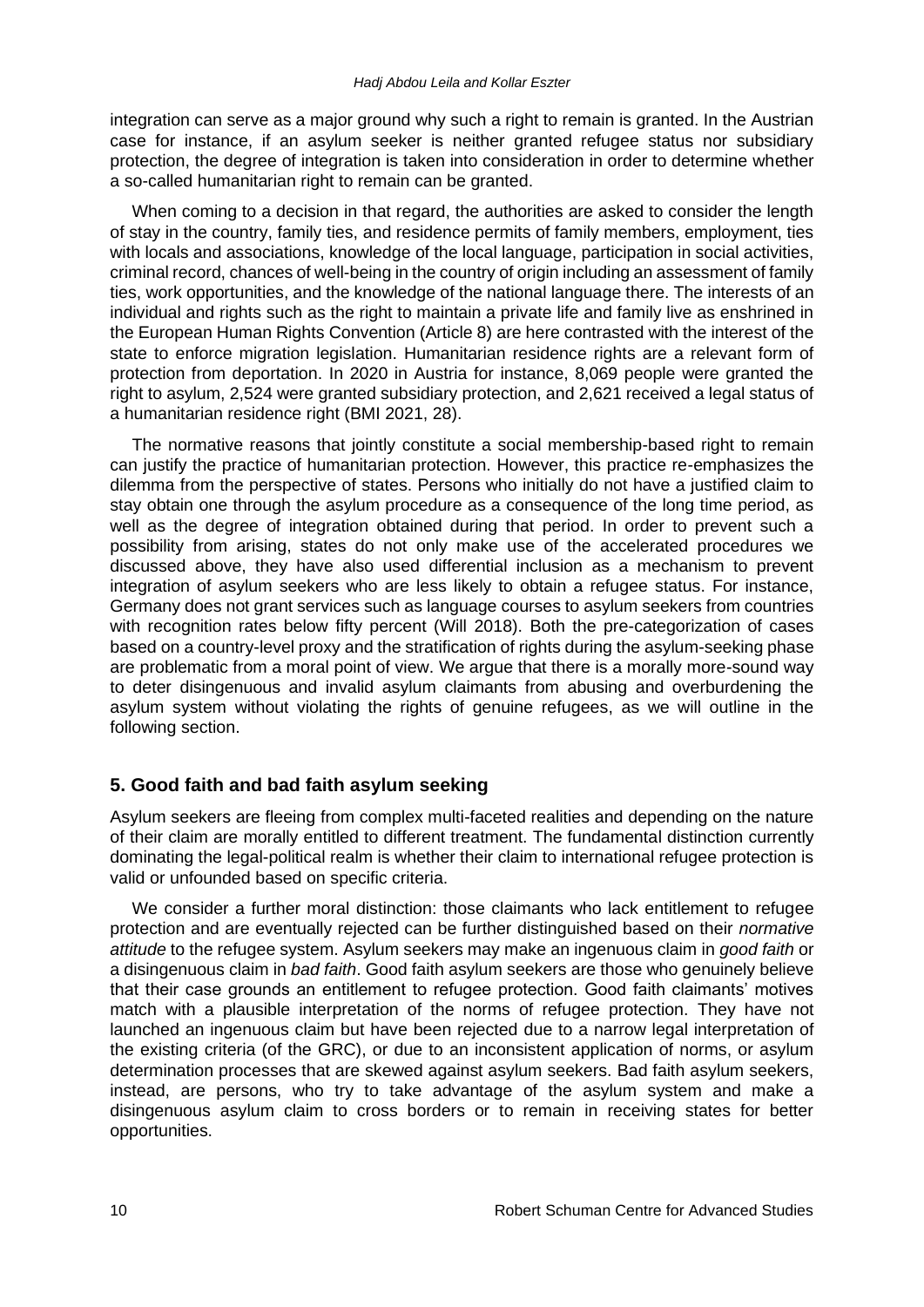The principle of good faith is a fundamental principle of international law, which has gained a special contemporary significance in international treaty law. It requires parties to act with honesty, loyalty and reasonableness towards each other in the implementation of international treaties, such as the GRC. While the principle of good faith as a legal obligation to the host state, does not explicitly apply to individual asylum seekers, it is still implicitly enshrined in asylum practice. The UNHCR places an emphasis on the truthfulness of asylum seekers and on cooperatively assisting the host state officials in establishing the truth [\(Uçaryılmaz](https://www.researchgate.net/scientific-contributions/Talya-Ucaryilmaz-2177260962) 2020, 54-56).

Given the uncertainty of each asylum case, morality requires that we err on the side of caution and apply the charitable assumption to all claimants. It would be wrong to deny genuine refugees their international moral entitlement during the asylum process, only because some applicants free-ride on a fragile system and advance their claim in bad faith. It would also be wrong to apply similarly harsh treatment to those applicants who have advanced their claims in good faith, yet who fell through the cracks of a complex legal apparatus, due to problems of reasonable interpretation.

To make a case for good faith claimants we need to draw a distinction between legal interpretation and a reasonable ethical interpretation of refugee law and institutional practice. Good faith claimants apply plausible moral interpretation of the international refugee regime within the limits of reasonableness. That is, their case may go beyond the strict legal definition of who is a refugee according to GRC, but may result as plausible, when we approach the refugeehood through a broader practice-based and institutionally embedded normative reconstruction. A good faith example would be a refugee who has left her country of usual residence feeling persecuted as she has suffered severe discrimination qua her social group membership in the LGBTQ community. Since discrimination does not equal persecution, during the process the claim of this asylum seeker might be rejected, but on our account, she would count as a good faith asylum seeker. Bad faith asylum claimants, instead, are those who do not have urgent moral grounds for international protection; still, they knowingly and willingly try to take advantage of the refugee system to advance their interests. The person hence applies for asylum in the knowledge that she does not qualify as refugee and/or after realizing that she does not qualify aims to construct reasons that she cannot be sent back, e.g. trough religious conversion in the reception state solely for the sake of remaining in the country, i.e. without having any inner conviction about the faith she or he converted to.

Subsidiary protection is morally underpinned by the idea that there is a wider scope for international protection than the GRC. The humanitarian right to stay, instead can be morally underpinned by the joint reasons of social membership, contribution and no-harm to the personal ties established. We think that a possible way to address the dilemma and to avoid the abuse of the humanitarian practice is by combining the two moral rationales. Liberal states must take seriously the social membership grounds of the right to remain and grant it to all rejected asylum seekers who have entered the asylum system on good faith. However, in order to safeguard the integrity of the refugee system states have to send a clear signal that intentional abuse of the system will not be tolerated. Even though all asylum seekers have gained extra moral grounds to remain, we argue that not every rejected asylum seeker should enjoy the right to remain. Bad faith failed asylum seekers ought to be treated differently, in light of the dilemma we are faced with. Recall that what is at stake is the tension between protecting the moral rights of refugees and asylum seekers, while safeguarding the integrity of the refugee protection system. A fair policy has to provide a proportional response to the moral wrong committed, and should also have a desired signaling effect towards source and receiving countries.

Making an asylum claim in bad faith involves the moral wrong of deception and the wrong of exploiting scarce resources and institutional capacity whose purpose is to support the most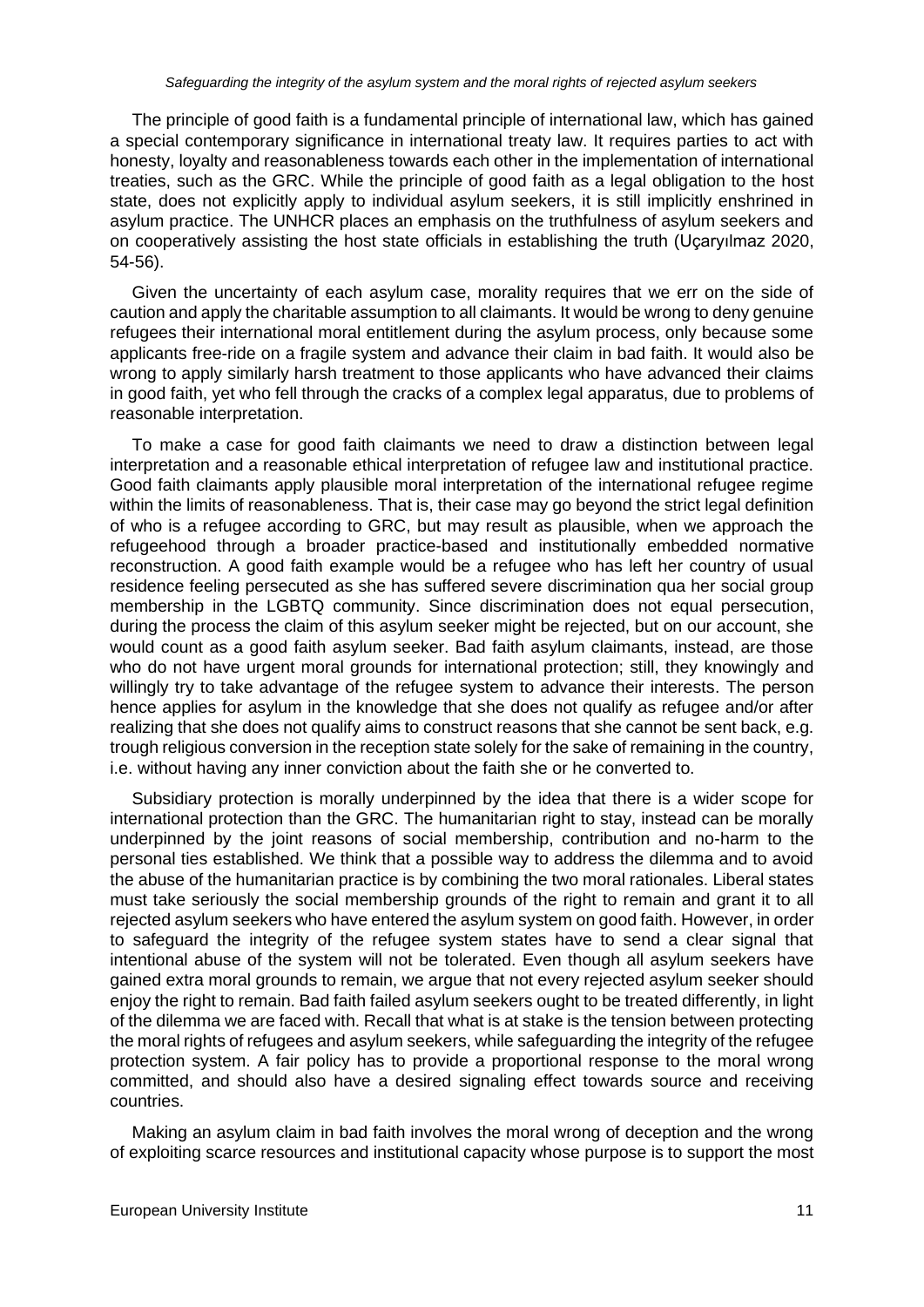#### *Hadj Abdou Leila and Kollar Eszter*

vulnerable. Their education and health care needs put unjustified pressure on a fragile welfare system and they accumulate earnings they are not entitled to through the right to work Moreover, a further structural harm arises due to the lack of trust and support on the part of the citizenry, which can affect the willingness to protect genuine refugees in the future. From an ethical perspective, when placed on a balance with their integration claims, these multiple wrongs and harms cancel out the social membership ground that would otherwise yield a right to remain. Bad faith rejected asylum seekers, and only them, should then be subject to legitimate return. Sanctioning bad faith failed asylum seekers, and only them, has a double signaling effect. Effectively sanctioning free riders should restore the host citizens' trust in the refugee system, as well as deter future migrants who act in bad faith, and encourage protection seeking efforts in good faith.

While this idea of singling out disingenuous rejected asylum seekers for return and respecting the right to remain of good faith rejected asylum seekers may sound promising in theory, we need to acknowledge it has moral costs and runs into several difficulties in practice. In the remaining part of this section, we consider some pressing objections.

First, adjudicating the truthfulness of some types of claims (especially in the case of religious conversions or sexual orientation) might not only be difficult but actually impossible. One could argue that even if this would be in principle normatively desirable, it would be in practice undesirable for courts to spend even more time and money to try to adjudicate something that can ultimately not be proven. While this problem is a real one, it should not lead us to cast aside the idea but to caution public officials to draft and apply policies with circumspection. Especially in obvious and clear-cut cases it is not more difficult to detect such intentions than in the current adjudication of the person's degree of integration, disingenuous marriages and other standard non-immigration cases of criminal law. However, in some cases, such as the sexual orientation example, we might have to bite the bullet and accommodate bad faith asylum seekers for liberal moral reasons. Detecting the untruthfulness of such claims would violate the right to define one's own sexual orientation by subjective rather than objective criteria.

Second, migrants might be applying in what they presume is good faith, because they lack precise knowledge about the laws of the host country for example. We think that insufficient knowledge cases are to be expected given the complexity of the international legal regime, and the complex realities people are fleeing from. These, on our view, constitute grey zones that should be reckoned with as not sufficiently informed but good faith attempts. We are interested in clear-cut obvious cases of disingenuous asylum seeking that worry the wider publics in the receiving countries. In principle these clear-cut bad faith cases could be filtered out at the initial stage of asylum processes. But as we have discussed above such screening must be in full compliance with rights of asylum seekers, and must not compromise the individual right of asylum, and procedural guarantees. If these mechanisms create more moral wrongs than problems they address, then they are unfit solutions for the dilemma.

A third objection is, that this differentiation might open up the possibility for abuse by state authorities and further strengthen a culture of suspicion towards asylum seekers. This could be the case in countries where, for political goals, state authorities aim to reject as many asylum applications as possible and discourage all asylum-seekers from placing a claim, whether legitimate or not, or refuse to grant protection from refoulement. The state, however, has an obligation to pursue refugee protection in good faith as well. The principle of good faith is a fundamental principle of international law that applies to all states. Through the 1969 Vienna Convention on the Law of Treaties, known as the treaty of treaties, bona fides is also binding on the state's implementation of the GRC. In practice, states have the obligation to safeguard the well-being of refugees, refrain from discriminatory treatment among them, to act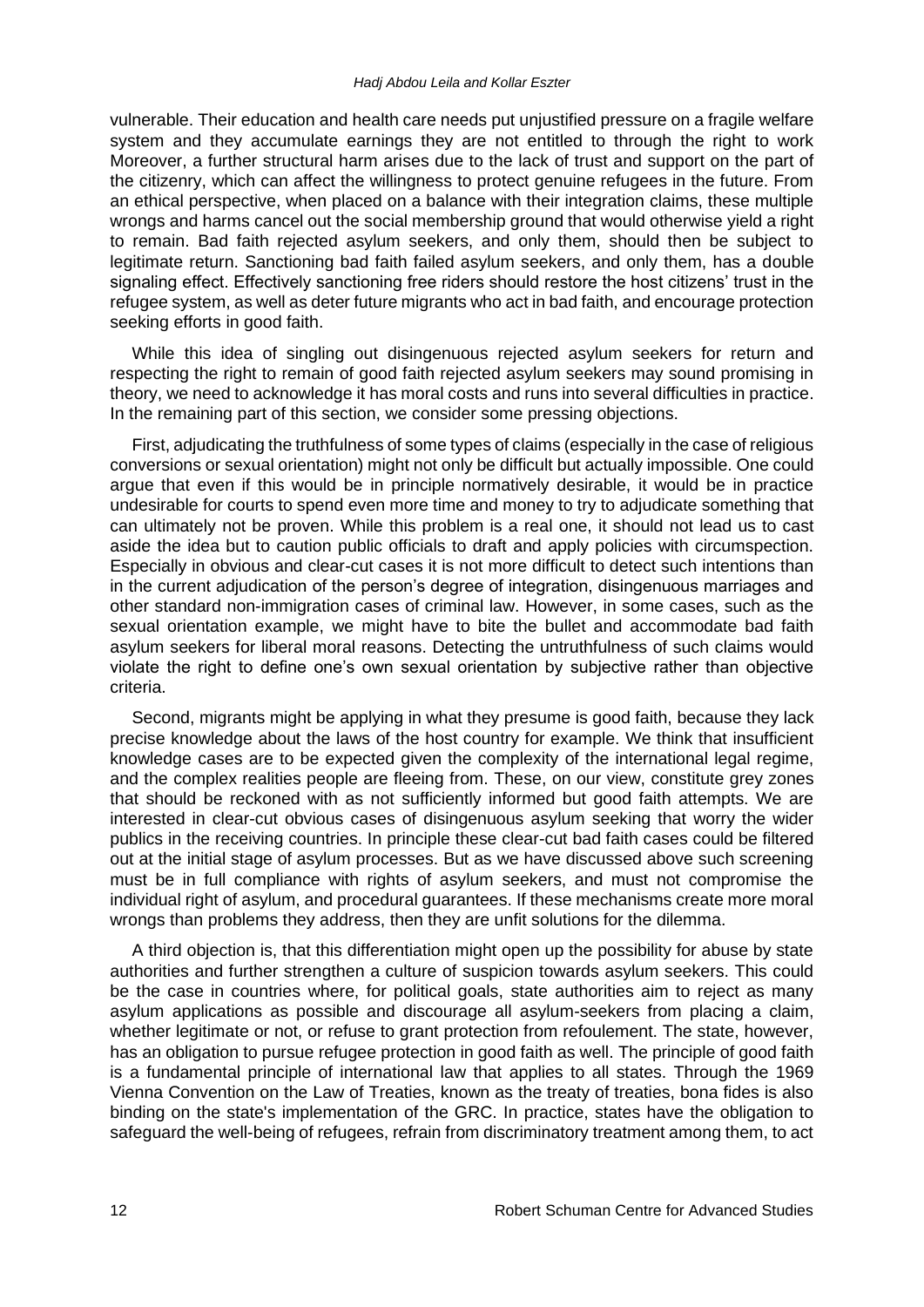honestly and truthfully in investigating and adjudicating cases, and last but not least, to show reasonableness in evaluating each case by its own merit [\(Uçaryılmaz](https://www.researchgate.net/scientific-contributions/Talya-Ucaryilmaz-2177260962) 2020).

Absence of good faith on the side of asylum seekers certainly would not entitle states to circumvent rights such as the non-refoulment principle. We think that abuse by state authorities is a serious concern that should caution us against introducing the distinction at the level of policy. If a policy proposal introduces more problems than it can solve, this should be a reason to reject it. However, we want to emphasize that our normative proposal is situated at a midlevel between ethics and policy. It is intended as an ethical guideline for policy debates.

# **6. Conclusion**

This contribution addressed the policy dilemma of how to reconcile the moral rights of rejected asylum seekers with the objective to maintain the integrity of the asylum system. We have argued that policy approaches that aim to deter unwarranted asylum seekers and to reduce the case overload of the asylum system in EU member states raise both practical and ethical problems. The practical concern is that both the restriction of rights (most notably curtailing the right to work and access to welfare), as well as the expedition of asylum procedures have a limited potential to disincentive unwarranted asylum-seeking migration. In ethical terms the way these policies are currently set up undermine the rights of all asylum seekers.

Restricting the rights of asylum seekers during the asylum process would imply the moral cost of depriving legitimate asylum seekers from what is legally and morally owed to them. Assessments at initial stages of the asylum process can be a potential solution to the challenge of unwarranted claims, but they would need to focus on the individual right to asylum and avoid morally arbitrary differentiation and exclusion. We have also outlined that a morally more just way of dealing with the political challenge is to rest differential treatment on the different normative attitudes of asylum seekers to the refugee system. Asylum seekers who make a genuine claim in good faith should have a social membership based right to remain in the host country, respecting the moral claims of asylum seekers accumulated during the asylum process. Disingenuous claims made in bad faith should, instead, be legitimately deterred. Return of bad faith rejected asylum seekers is a morally appropriate response to advantage taking, which thereby restores the integrity of the asylum system, and can also signal effective state capacity of border control towards the citizenry.

We must stress that the idea of an asylum seeker making claims in bad faith is not meant to place moral blame in an overarching ethical framework. Persons fleeing hardships make the choice to migrate under severely unjust background conditions, which from an ideal moral point of view entitles them to be included in safe countries with opportunities for a decent life. Moreover, the global migration system is so broken, and legal migration is so severely constrained, that persons adopting such disingenuous strategies to migrate as their only choice within a broken system should not be judged too harshly. Most asylum-seeking migrants from the Global South have morally justified claims on affluent countries for admission. So, what looks like a bad faith asylum claim from a restricted institutional perspective, may be the attempt to claim legitimate moral entitlements from a global justice perspective.

However, in light of the dilemma explored in this working paper, both the integrity and the sustainability of the asylum system requires that some of the asylum-seekers whose claims are unfounded are sent back. By drawing a principled distinction between good faith and bad faith claimants among the rejected asylum seekers, our main point is to argue that not all rejected asylum seekers should be sent back and treated alike. Some, the good faith rejected asylum seekers, have a stronger moral claim to stay. Bad faith proponents may also have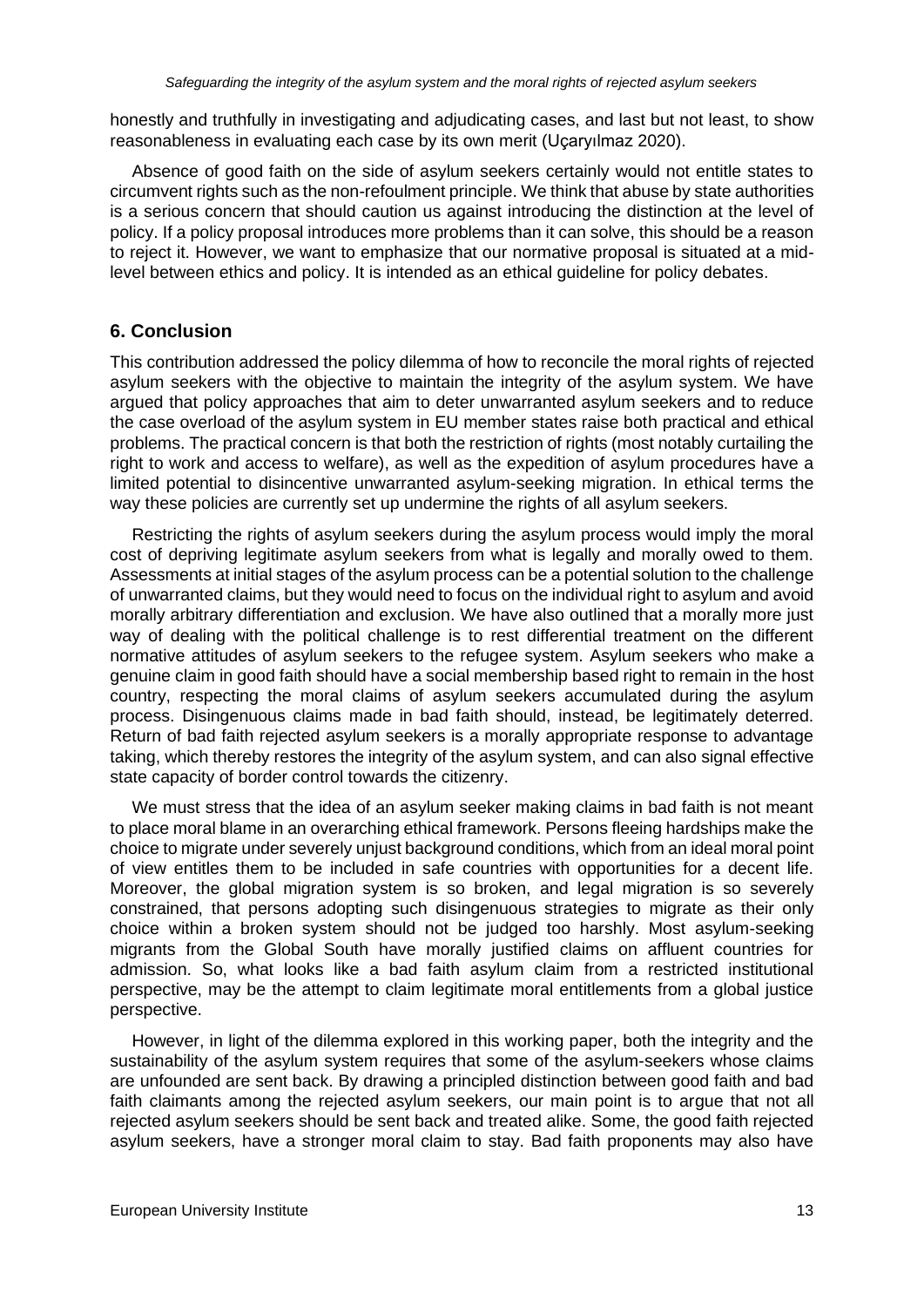moral entitlements on different grounds. However, our aim here is to nuance and improve the state's treatment of asylum seekers from a moral point of view, while at the same time achieve the desired signaling function of return and maintain the integrity of the adjudication system.

We have also noted that it is very difficult to establish in reality whether someone is making a genuine or an ingenuine claim when submitting their asylum papers. Asylum seekers experience severe hardships and traumas, and have to make hard choices under stress within a complex normative-legal system, whose intricate eligibility criteria are often unknown to them or leave ample space for interpretation. There will be many grey areas, that are extremely difficult to adjudicate. Nevertheless, some principled considerations may guide our thinking about the problem.

When applying such a distinction, we also need to weigh in the complicity of states in generating bad faith asylum seekers. The absence of legal migration avenues is a decisive factor for the overload of the current asylum system and the existence of bad faith asylum seeking. Hence a focus on bad-faith asylum seeking should not leave the structural conditions that give rise to these phenomena unaddressed. Applying the principle of good faith to asylum seekers is predicated on governments acting in good faith when adjudicating cases, acting upon their treaty based international duties as well as discharging broader global justice duties.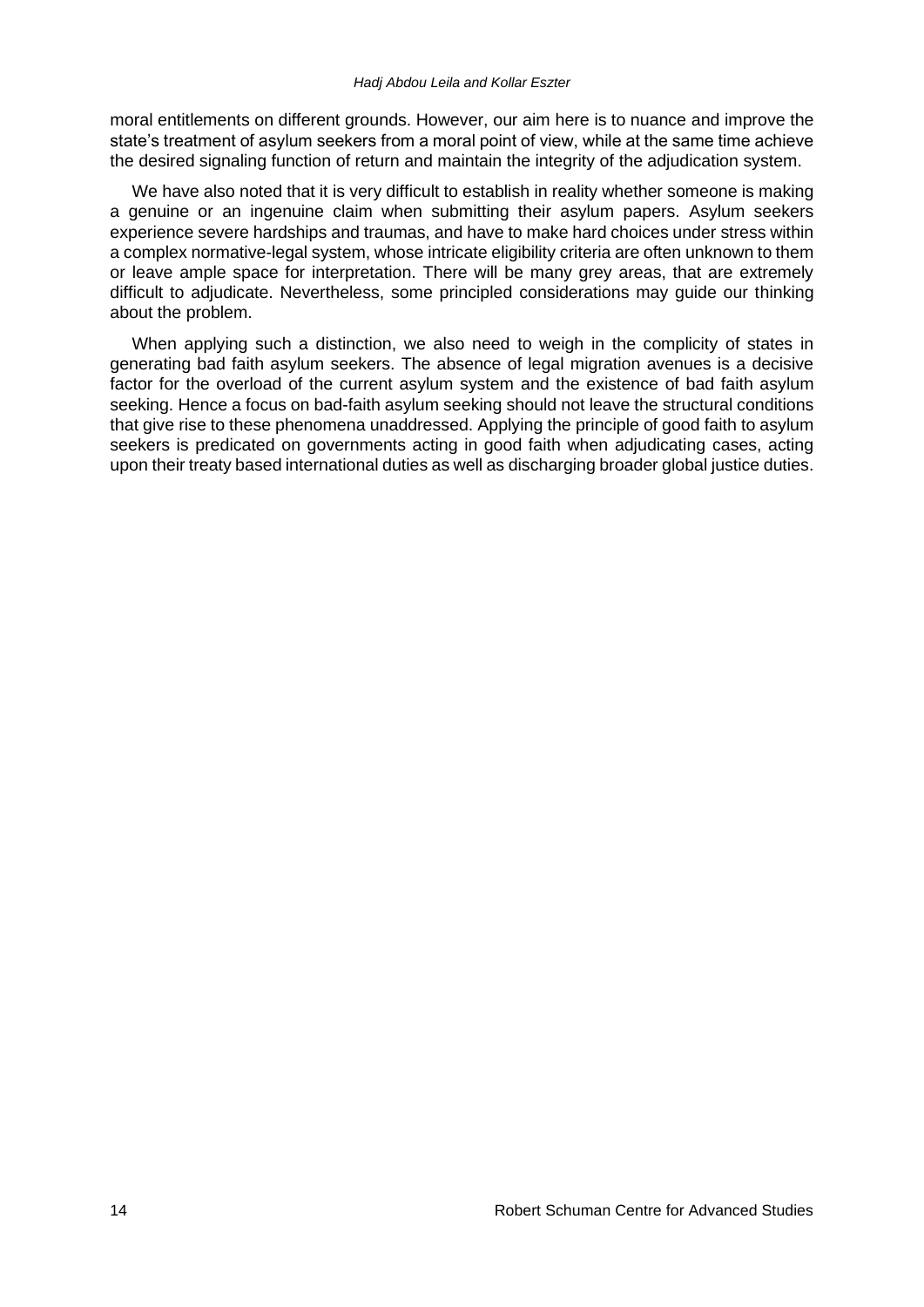#### **References**

- Agersnap, O., Jensen A., and Kleven. H. (2020) 'The Welfare Magnet Hypothesis: Evidence from an Immigrant Welfare Scheme in Denmark', *American Economic Review* 2/4: 527-42.
- Aleinikoff, A. T., and Zamore L. (2020). *The Arc of Protection*. Stanford: Stanford UP.
- Bauböck, R. and Ruhs, M. (2021) The elusive triple win: can temporary labour migration dilemmas be settled through fair representation? EUI/RSCAS Working Paper 2020/01.
- BMI (2021): *Asylstatistik 2020*. https://www.bmi.gv.at accessed 10 June 2021
- Slaven, M. & Boswell, C. (2019) 'Why symbolise control? Irregular migration to the UK and symbolic policy-making in the 1960s', *Journal of Ethnic and Migration Studies*, 45/9: 1477- 95.
- Brock, G. (2021) *Migration and Political Theory*. Cambridge: Polity Press.
- Carens, J. (2013) *Ethics of Immigration*. New York: Oxford UP.
- Council of Europe Commissioner for Human Rights (2017), *Realising the right to family reunification of refugees in Europe*. Strasbourg.
- Eurostat (2020), *Asylum statistics*. [https://ec.europa.eu/eurostat/statisticsexplained/index.php?title=Asylum\\_statistics#Decisi](https://ec.europa.eu/eurostat/statisticsexplained/index.php?title=Asylum_statistics#Decisions_on_asylum_applications) [ons\\_on\\_asylum\\_applications](https://ec.europa.eu/eurostat/statisticsexplained/index.php?title=Asylum_statistics#Decisions_on_asylum_applications) accessed 25 June 2021
- Fasani, F., Frattini, T. and Minale, L. (2020) 'Lift the Ban? Initial Employment Restrictions and Refugee Labour Market Outcomes', *Journal of the European Economic Association*, 2021; <https://doi.org/10.1093/jeea/jvab021>
- Geddes, A., Hadj Abdou, L. and Brumat, L. (2020) *Migration and Mobility in the European Union*. London: Red Globe Press.
- Gibney, M. (2014) Political theory, ethics and forced migration. In: The Oxford Handbook of Refugee and Forced Migration Studies. New York: Oxford UP, pp. 48-59.
- Hadj Abdou, L. (2020) 'Push or pull'? Framing immigration in times of crisis in the European Union and the United States, *Journal of European Integration* 42/5: 643-658
- [Jakulevičienė,](http://odysseus-network.eu/members/lyra-jakuleviciene/) L. (2020), *Re-decoration of existing practices? Proposed screening procedures at the EU external borders*. https://eumigrationlawblog.eu/re-decoration-of-existingpractices-proposed-screening-procedures-at-the-eu-external-borders/ accessed 11 June 2021
- Kraler, A. (2018) 'Regularizations of Irregular Migrants and Social Policies'. *Journal of Immigrant and Refugee Studies* 17: 94-113.
- Marbach, M., Hainmueller, J. and Hangartner, D. (2018) 'The long-term impact of employment bans on the economic integration of refugees*.' Science Advances* 4:9, 1–6.
- Mayblin, L. (2014) 'Asylum, welfare and work: Reflections on research in asylum and refugee studies'. *International Journal of Sociology and Social Policy* 34: 375-391.
- Matthew, P. (2010) 'Limiting Good Faith: 'Bootstrapping' asylum seekers and exclusion from refugee protection'. *Australian Year Book of International Law* Vol 29: pp. 135–154
- Owen, D. (2020) *What We Owe to Refugees.* Cambridge: Polity Press.
- Schulzek, N. (2012): *The impact of welfare systems on immigration: An analysis of welfare magnets as a pull-factor for asylum seekers and labour migrants*. LSE Migration Studies Unit Working Papers No. 2012/02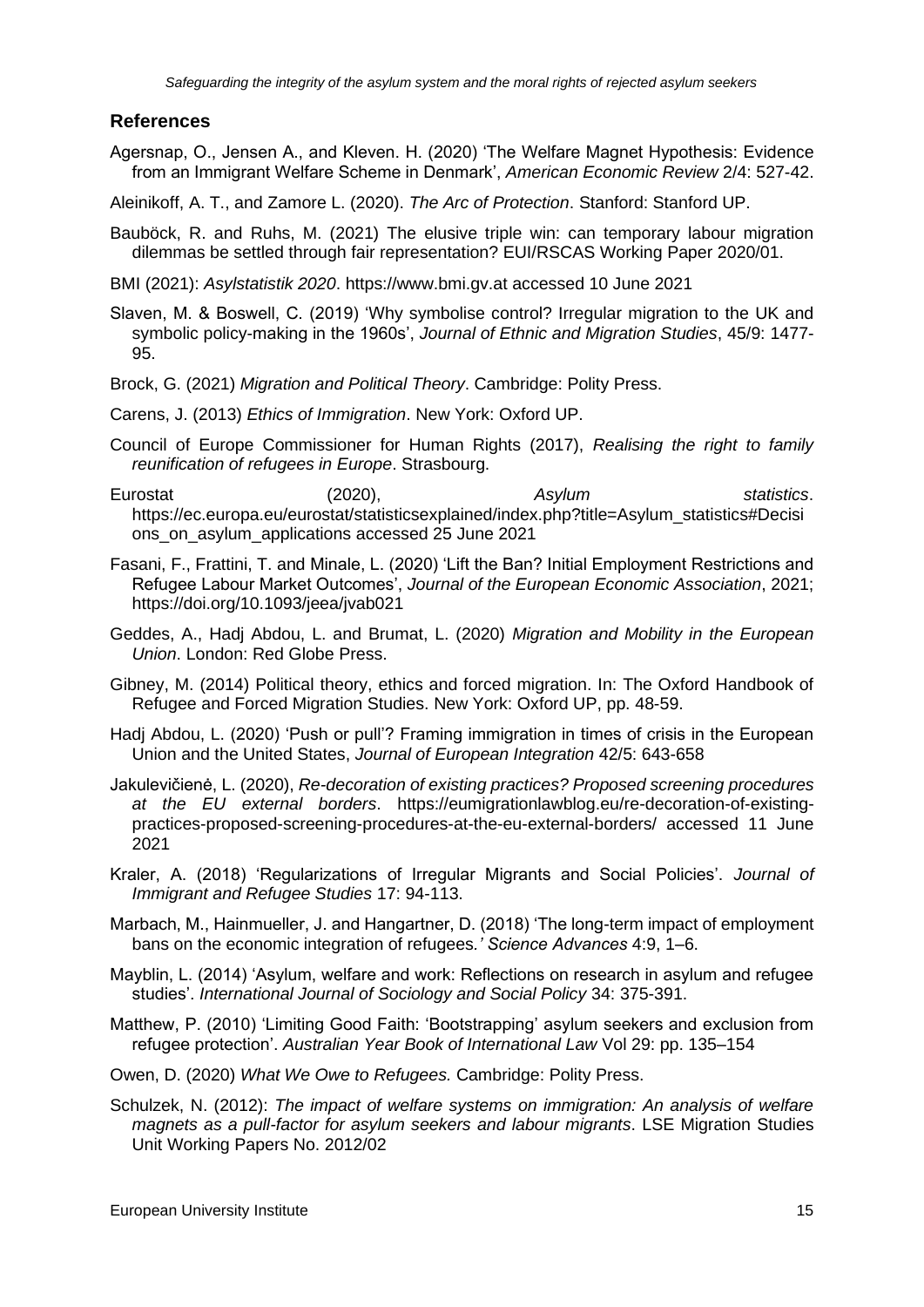Song, S. (2019) *Immigration and Democracy.* Oxford Political Theory. Oxford: Oxford UP.

Tazzioli M. (2020) 'Governing migrant mobility through mobility: Containment and dispersal at the internal frontiers of Europe'. *Environment and Planning: Politics and Space* 38/1:3-19.

Thielemann, E. (2008) 'The effectiveness of governments' attempts to control unwanted

Migration', In: C. A. Parsons and T. M. Smeeding (eds.) *Immigration and*

*Transformation of Europe*. Cambridge UP, pp. 442 – 472.

- UNHCR (w.y.) *Fair and Fast: Discussion Paper on Accelerated and Simplified Procedures in the European Union*. Geneva.
- Uçaryılmaz, T. (2020) 'The Principle of Good Faith in Public International Law'. *Estudios de Deusto* 68/1: 43-59.
- Will, A.K. (2018) 'On "Genuine" and "Illegitimate" Refugees: New Boundaries Drawn by Discriminatory Legislation and Practice in the Field of Humanitarian Reception in Germany'. *Social Inclusion* 6/3: 172-189.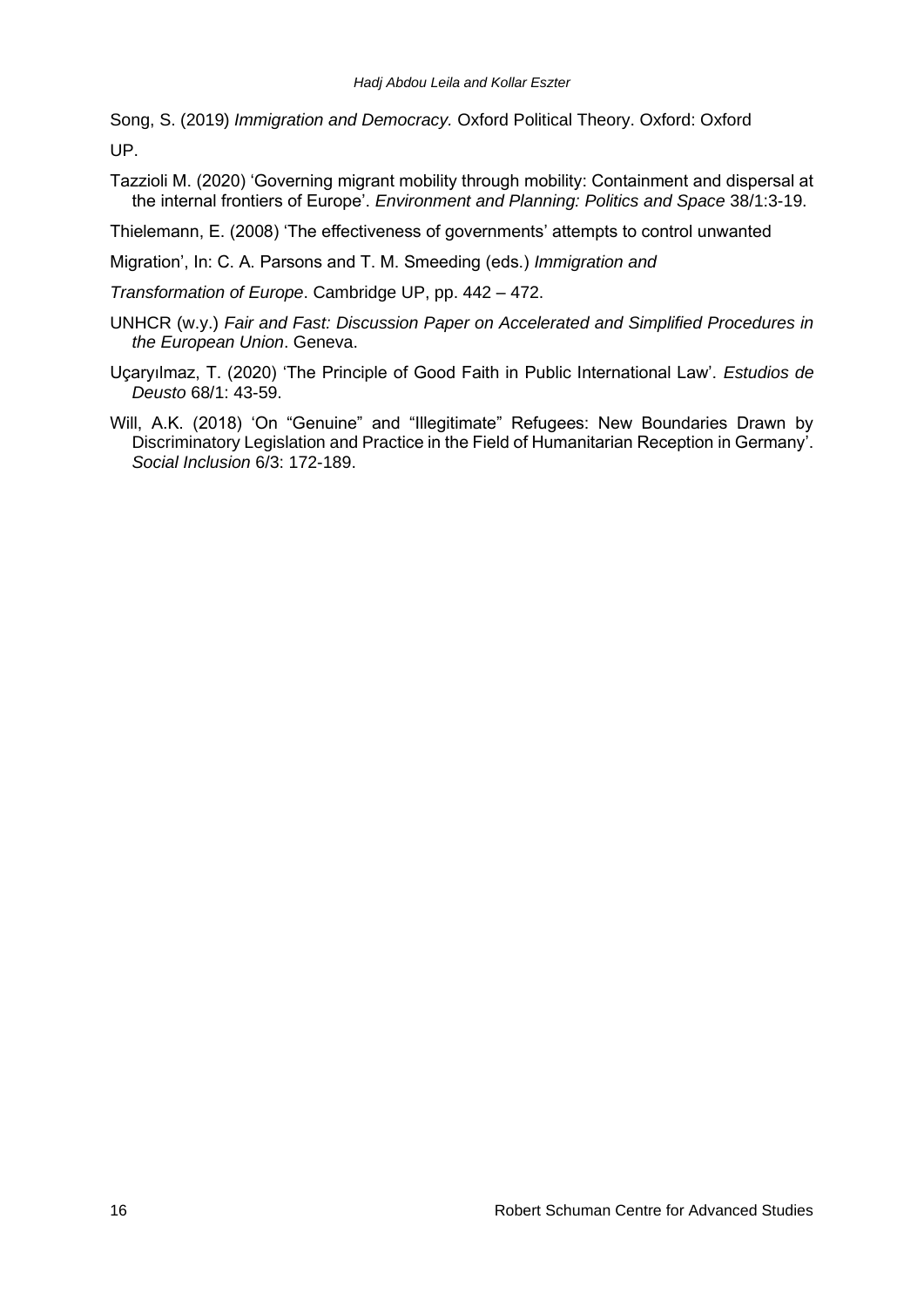# **Author contacts:**

#### **Leila Hadj Abdou**

Department of Political Science University of Vienna Austria Email: leila.hadj-abdou@univie.ac.at

#### **Eszter Kollar**

Center for Ethics, Social and Political Philosophy Institute of Philosophy Katholieke Universiteit Leuven Belgium

Email: eszter.kollar@kuleuven.be